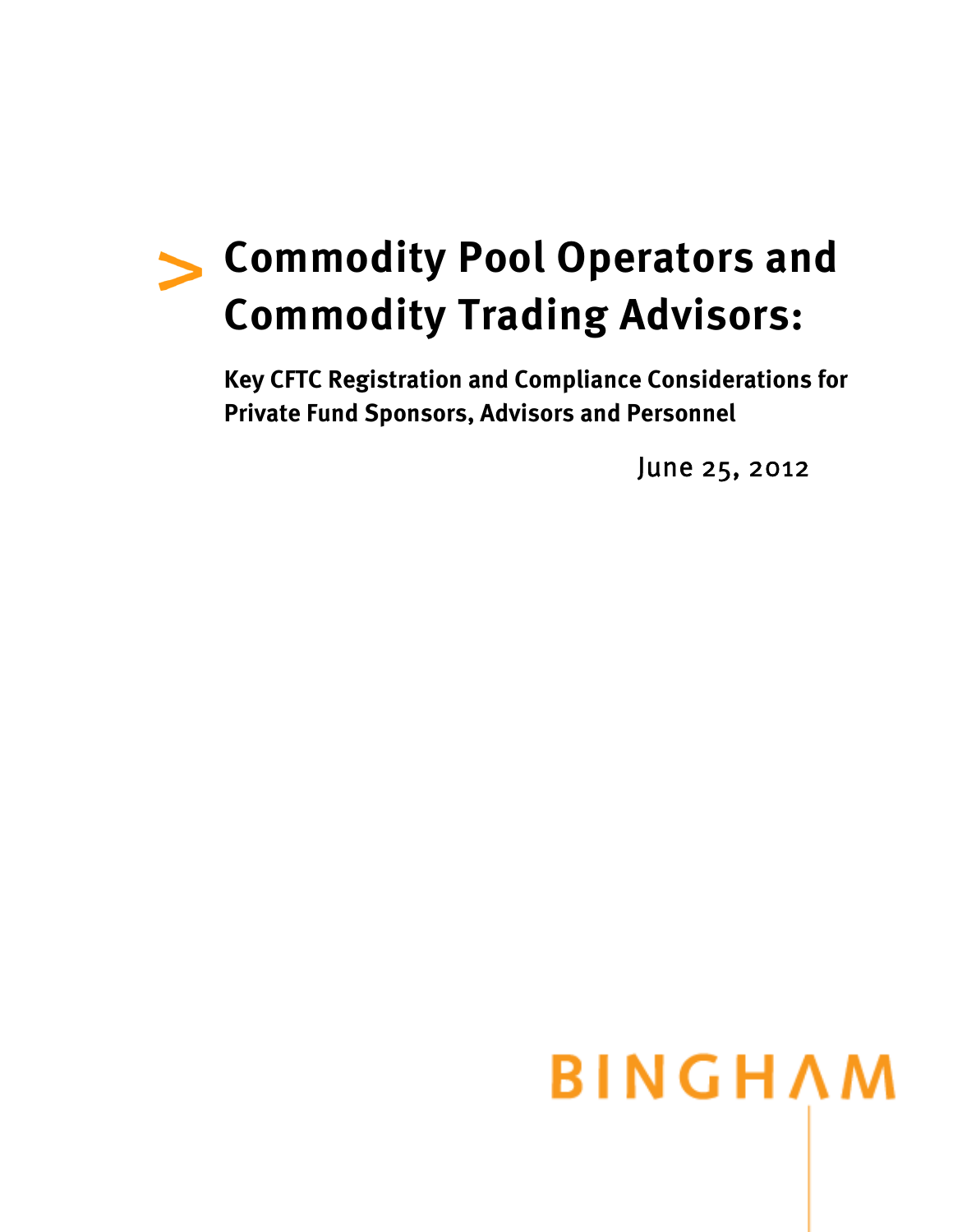## **Introduction**

In February 2012, the Commodity Futures Trading Commission (the "CFTC") adopted final amendments to its rules governing commodity pool operators ("CPOs") and commodity trading advisors ("CTAs"). Among other things, the CFTC determined to rescind Rule  $4.13(a)(4)$  of its regulations, an exemption from CPO registration upon which many sponsors of private funds have relied. The CFTC also determined to impose new reporting requirements for registered CPOs and CTAs. In light of these developments, this outline highlights certain key considerations for private fund sponsors and managers that are evaluating whether they are required to register as CPOs or CTAs or whether they qualify for an exemption from registration.

Under the Commodity Exchange Act (the "CEA"), the CFTC is the federal agency responsible for the regulation of trading in instruments including commodity futures, commodity options, security futures products, retail forex transactions, and other commodity interest transactions in the U.S. markets. The Dodd-Frank Act amended the CEA to expand the CFTC's jurisdiction to include trading in swaps. (The SEC has jurisdiction over security-based swaps, and the SEC and CFTC share jurisdiction over the limited category of mixed swaps.) For ease of reference, from time to time in this outline we refer generally to these instruments as "commodity interests."

The CFTC has also adopted regulations governing the registration and ongoing activities of intermediaries in the markets subject to its jurisdiction, including CPOs and CTAs. These firms and their personnel are also subject to the rules and regulations of the National Futures Association (the "NFA"), the self-regulatory organization for futures firms.

While we hope it proves helpful, this outline only speaks in very general terms about the registration and compliance requirements applicable to CPOs, CTAs, and their personnel. As a result, it omits many specific details that may be important to private fund sponsors and advisers considering these matters. Please also note that this outline is not intended as legal advice and should not be relied upon as such. While we do not address the facts and circumstances of particular firms in this outline, we will be pleased to address specific questions at your request.

Although we anticipate supplementing this outline from time to time, its contents are only current as of the date set forth on the cover page.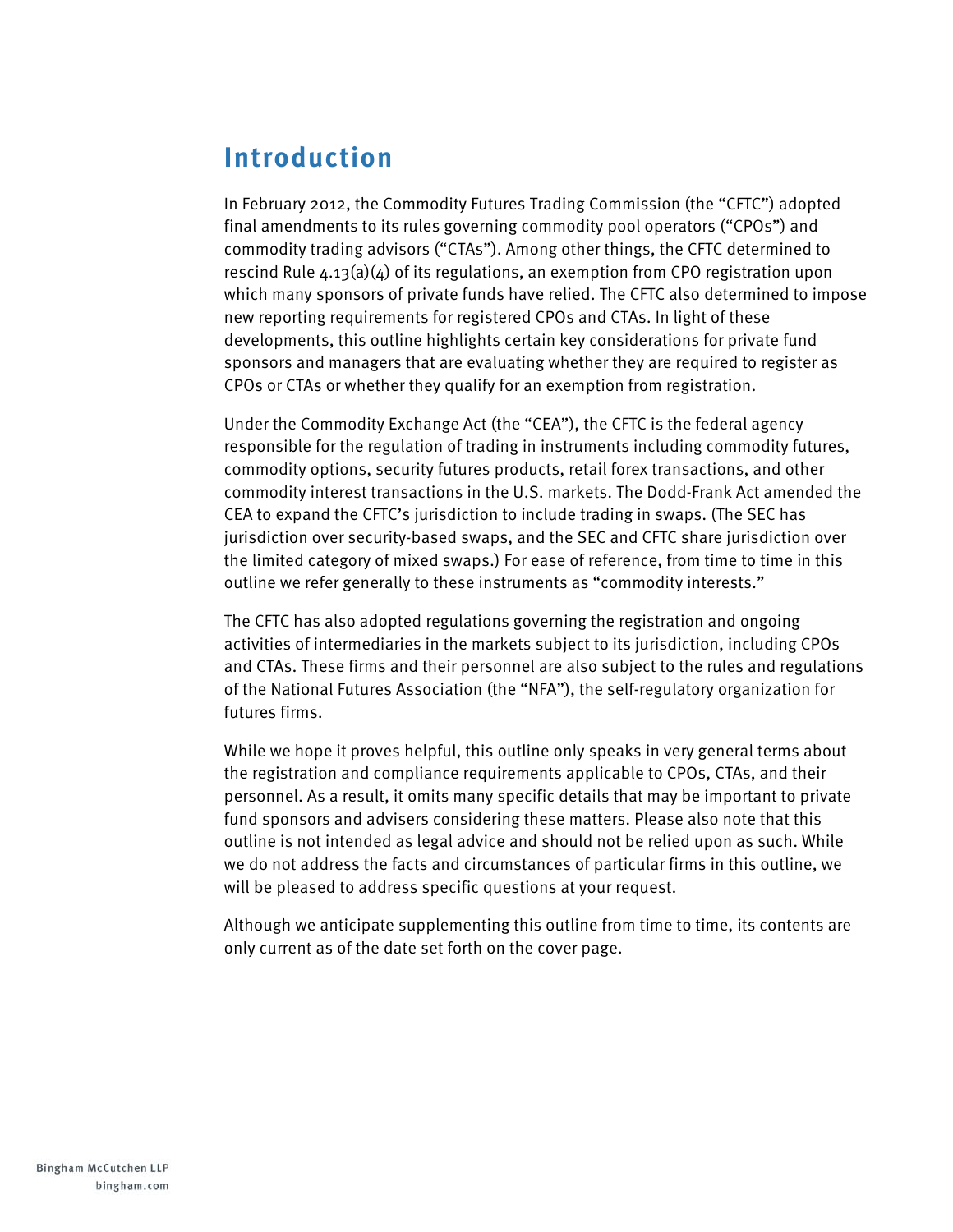## **Table of Contents**

#### **PART A: COMMODITY POOL OPERATORS AND THEIR PERSONNEL..1**

| III. Registration and Filing Requirements for Principals and Associated |  |
|-------------------------------------------------------------------------|--|
|                                                                         |  |
|                                                                         |  |
| V. Key Compliance Requirements for CPOs under Part 4 of the CFTC's      |  |
|                                                                         |  |
|                                                                         |  |

### **PART B: COMMODITY TRADING ADVISORS AND**

| III. Registration and Filing Requirements for Principals and Associated |  |
|-------------------------------------------------------------------------|--|
|                                                                         |  |
|                                                                         |  |
| V. Key Compliance Requirements for CTAs under Part 4 of the CFTC's      |  |
|                                                                         |  |
|                                                                         |  |
|                                                                         |  |

## **PART C: KEY EXEMPTIONS FROM CPO AND CTA REGISTRATION .. 23**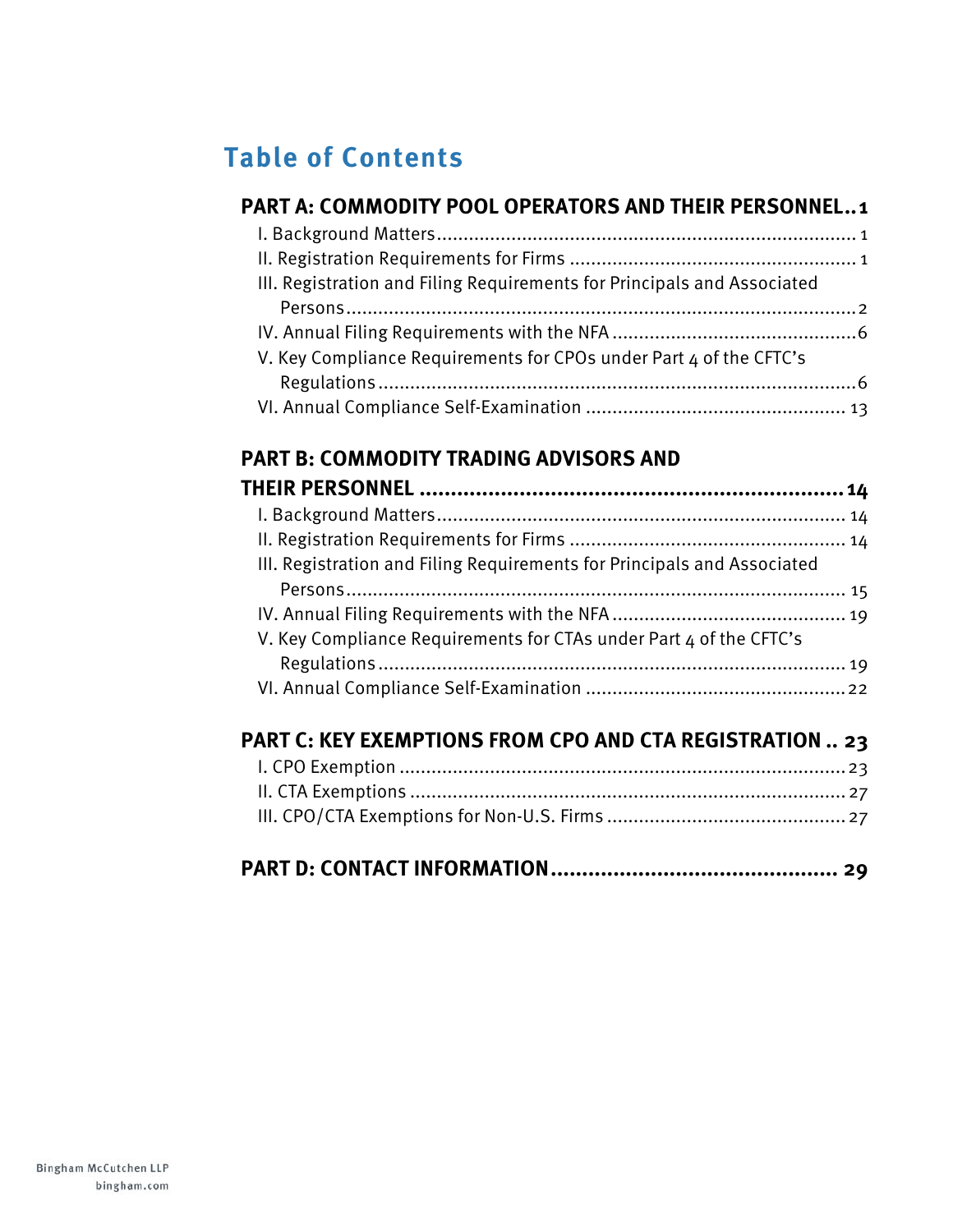## **PART A**

#### **COMMODITY POOL OPERATORS AND THEIR PERSONNEL**

#### I. Background Matters

"Commodity Pool" Definition. The term "commodity pool" refers to any investment trust, syndicate, or similar form of enterprise operated for the purpose of trading commodity interests, including: any future, security futures product, or swap; authorized commodity option or leverage transaction; or retail forex or commodity transactions as further defined in the CEA. Commodity pools can encompass a broad array of entities, including registered investment companies, hedge funds, and other types of private investment funds. The CFTC has not foreclosed the possibility that there can be a single-investor commodity pool.

"Commodity Pool Operator" Definition. The term "commodity pool operator" includes any person engaged in a business that is in the nature of a commodity pool and who, in connection therewith, solicits, accepts, or receives from others, funds, securities, or property, either directly or through capital contributions, the sale of stock or other forms of securities, or otherwise, for the purpose of trading in commodity interests, including: any future, security futures product, or swap; authorized commodity option or leverage transaction; or retail forex or commodity transactions as further defined in the CEA. The definition also includes any entity or person that registers with the CFTC as a CPO for whatever reason.

CPO Registration Requirements. Absent an available exemption, a firm that falls within the CPO definition must register as a CPO with the CFTC. The registration process is administered by the NFA. Certain firm personnel will fall within the definitions of "principal" and "associated person" and are also subject to registration or other filing requirements.

Certain exemptions from CPO registration are discussed in Part C of this outline.

#### II. Registration Requirements for Firms

General Considerations. A firm files for registration as a CPO by using the NFA Online Registration System ("ORS"). The ORS may be accessed at www.nfa.futures.org. In general, the registration process takes 3-4 months. Firms should plan for registration to take somewhat longer at least throughout the balance of 2012, however, because the NFA will likely face resource constraints in dealing with a substantial uptick in new registrations owing to the CFTC's recent decision to rescind Rule  $4.13(a)(4)$ , a commonly-used exemption from CPO registration requirements.

Registration Requirements for Firms. In order to register with the NFA, a firm must take the following steps: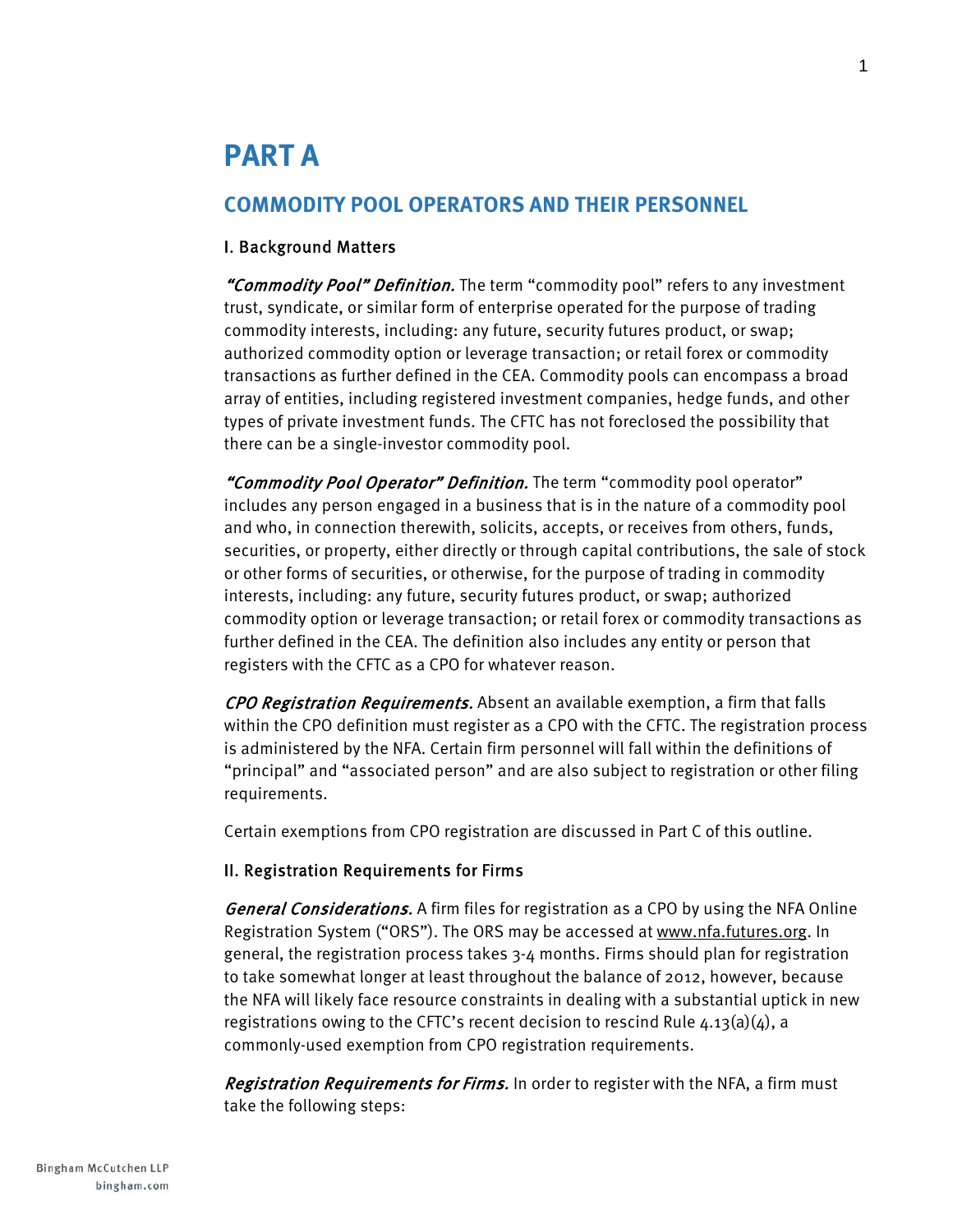- Submit a non-refundable application fee of \$200; and
- Pay NFA-mandated CPO membership dues of \$750. (A CPO, like most other registrants under the CEA, is required to be a member of the NFA. Thus, being denied membership in the NFA or being subsequently disciplined by the NFA by being barred from membership is tantamount to being barred from acting as a CPO.)

As part of the registration process, CPOs are required to design and implement a program for complying with the rules and regulations of the CFTC and the NFA. Key topics that must be covered by a firm's compliance program include:

- Ethics training for employees;
- Annual compliance reviews;
- Inspections of branch offices;
- Registration of new employees; and
- Disaster recovery planning.

In addition, firms typically include in their compliance manuals procedures for complying with other CFTC/NFA requirements, particularly the disclosure, reporting, and recordkeeping requirements relating to commodity pools found in Part 4 of the CFTC's regulations. We discuss those requirements below. Firms that are registered with the SEC as investment advisers may be able to incorporate these separate procedures in their existing manuals.

#### III. Registration and Filing Requirements for Principals and Associated Persons

**Principal Status.** NFA Registration Rule 101 defines the term "principal" in relevant part as:

- (1) an individual who is:
	- (A) a proprietor of a CPO that is a sole proprietorship;
	- (B) a general partner of a CPO organized as a partnership;

(C) a director, president, chief executive officer, chief operating officer, or chief financial officer of a corporation, or a person in charge of a business unit, division or function of a corporation the activities of which would fall within the regulatory jurisdiction of the CFTC ( $e.g.,$  its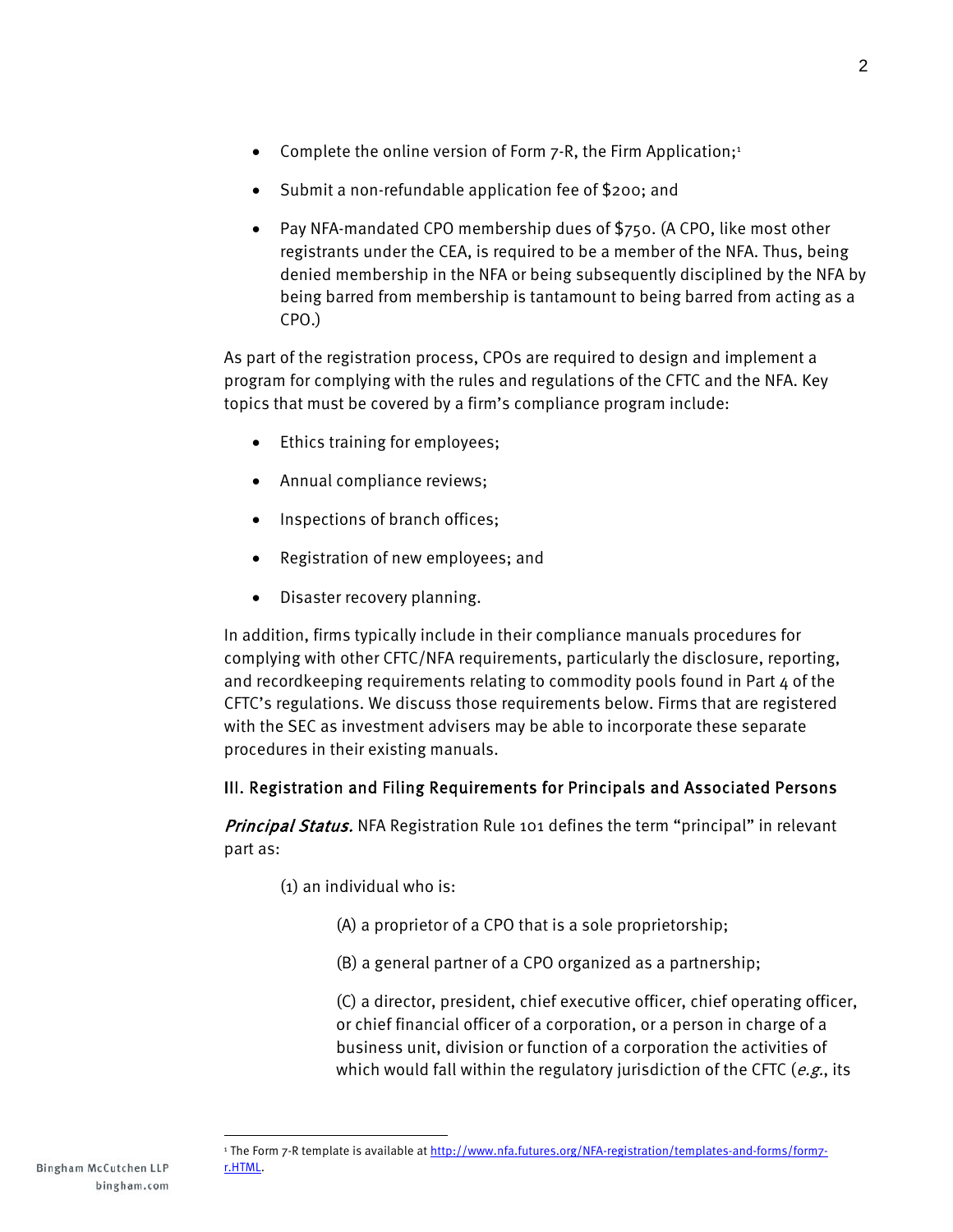investments in or trading activities with respect to commodity interests would qualify it as a commodity pool); or

(D) a director, the president, chief executive officer, chief operating officer, chief financial officer, manager, or managing member of a limited liability company or limited liability partnership or those members of a limited liability company or limited liability partnership vested with the management authority for the entity, and any person in charge of a principal business unit, division or function subject to regulation by the CFTC; or

(2) an individual who directly or indirectly, through agreement, holding companies, nominees, trusts or otherwise:

> (A) is the owner of 10% or more of the outstanding shares of any class of a CPO's stock;

(B) is entitled to vote 10% or more of any class of a CPO's voting securities;

(C) has the power to sell or direct the sale of 10% or more of any class of a CPO's voting securities;

(D) has contributed 10% or more of a CPO's capital;

(E) is entitled to receive 10% or more of a CPO's net profits; or

(F) has the power to exercise a controlling influence over a CPO's activities that are subject to regulation by the CFTC.<sup>2</sup>

An individual's status as a principal is determined by his ability to control the entity's business activities, his formal title or position with the entity, or his financial or ownership interest in the entity. An individual who, through his conduct or activity, directly or indirectly controls an entity is a principal, regardless of his formal title or financial interest in the entity. An individual who holds a specific position or has a specific title is also a principal, regardless of his ability to control the entity's business.

The definition of "principal" also includes certain entities. Further information on principal status, including examples of personnel and entities who may be required to register as principals, is available in the online NFA rulebook and on the NFA website.3

Principal Filing Requirements. Firm personnel who fall within the definition of "principal" must complete the following steps in connection with their firm registering as a CPO:4

<sup>&</sup>lt;sup>2</sup> See also CFTC Rule 3.1(a).

<sup>&</sup>lt;sup>3</sup> For the definition of principal, see http://www.nfa.futures.org/nfamanual/NFAManual.aspx?RuleID=RULE 101&Section=8. For further background on principal status, see http://www.nfa.futures.org/NFAregistration/principal/index.HTML.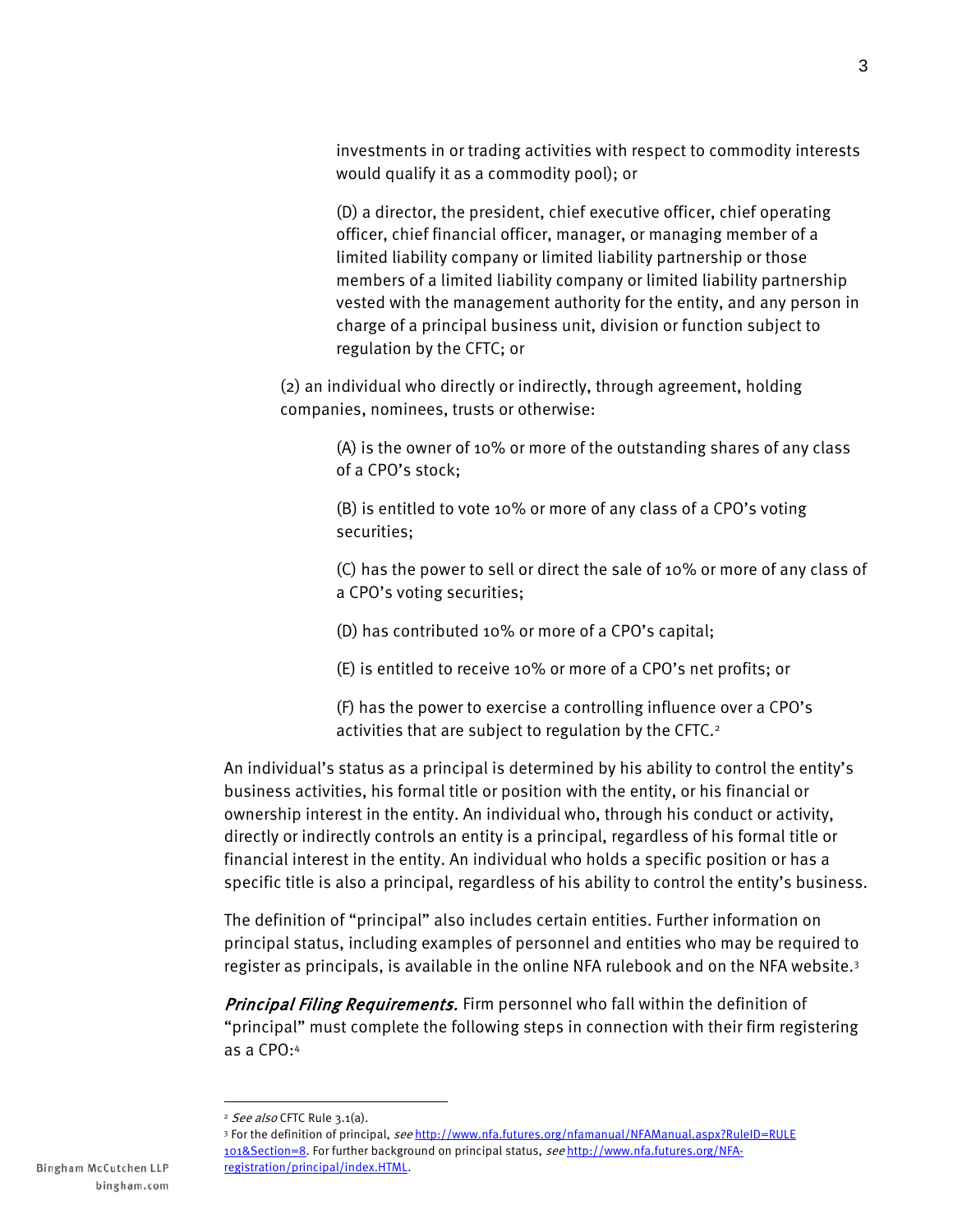- Complete online Form 8-R, the Individual Application;<sup>5</sup>
- Submit fingerprint cards;
- Complete the verification of the person's Form 8-R; and
- Pay a non-refundable application fee of \$85.00.

A person need not pay the application fee if he is registered with the CFTC/NFA in any capacity or is listed as a principal of a current CFTC registrant.

Associated Person Status. An individual will be considered an "associated person" of a CPO if that person is associated with the CPO in any capacity as a partner, officer, employee, consultant, or agent (or who has a similar status or performs similar functions), and is involved in the solicitation of funds, securities, or property for a participation in a commodity pool. In addition, a person will be considered an associated person if he supervises any person engaged in those solicitations.6 In this regard, the NFA has indicated that the "associated person" designation generally applies to any person in the "supervisory chain-of-command" and not just the direct supervisor of a person soliciting funds, securities, or property.

Associated Person Registration Process. Firm personnel who fall within the definition of "associated person" must register with the NFA by completing the following steps:7

- Complete online Form 8-R, the Individual Application;
- Submit fingerprint cards;
- Satisfy the NFA's Proficiency Requirements (described below);
- Complete the verification of the person's Form 8-R; and
- Pay a non-refundable application fee of \$85.00.

A person need not pay the application fee if he is registered with the CFTC/NFA in any capacity or is listed as a principal of a current CFTC registrant. The CFTC's regulations contain certain exemptions from the registration requirement for associated persons.8

Proficiency Requirements for Associated Persons. An individual seeking to register as an associated person of a CPO must satisfy the NFA's proficiency requirements. Generally speaking, an individual must have passed the National Commodity Futures Examination, also known as the Series 3 Exam, within the two years preceding his application. To take the Series 3 Exam, an individual must complete the online testing

<sup>4</sup> Technically speaking, "principal" is not a separate class of persons required to register with the NFA. Nonetheless, people falling within that definition are subject to certain NFA requirements.

<sup>5</sup> The Form 8-R template is available at http://www.nfa.futures.org/NFA-registration/templates-andforms/8rFormentire.pdf.

 $6$  See CFTC Rule 1.3(aa)(3).

<sup>7</sup> Unlike "principal" status, "associated person" is a separate class of persons who must register with the CFTC.

<sup>8</sup> See CFTC Rule 3.12(h).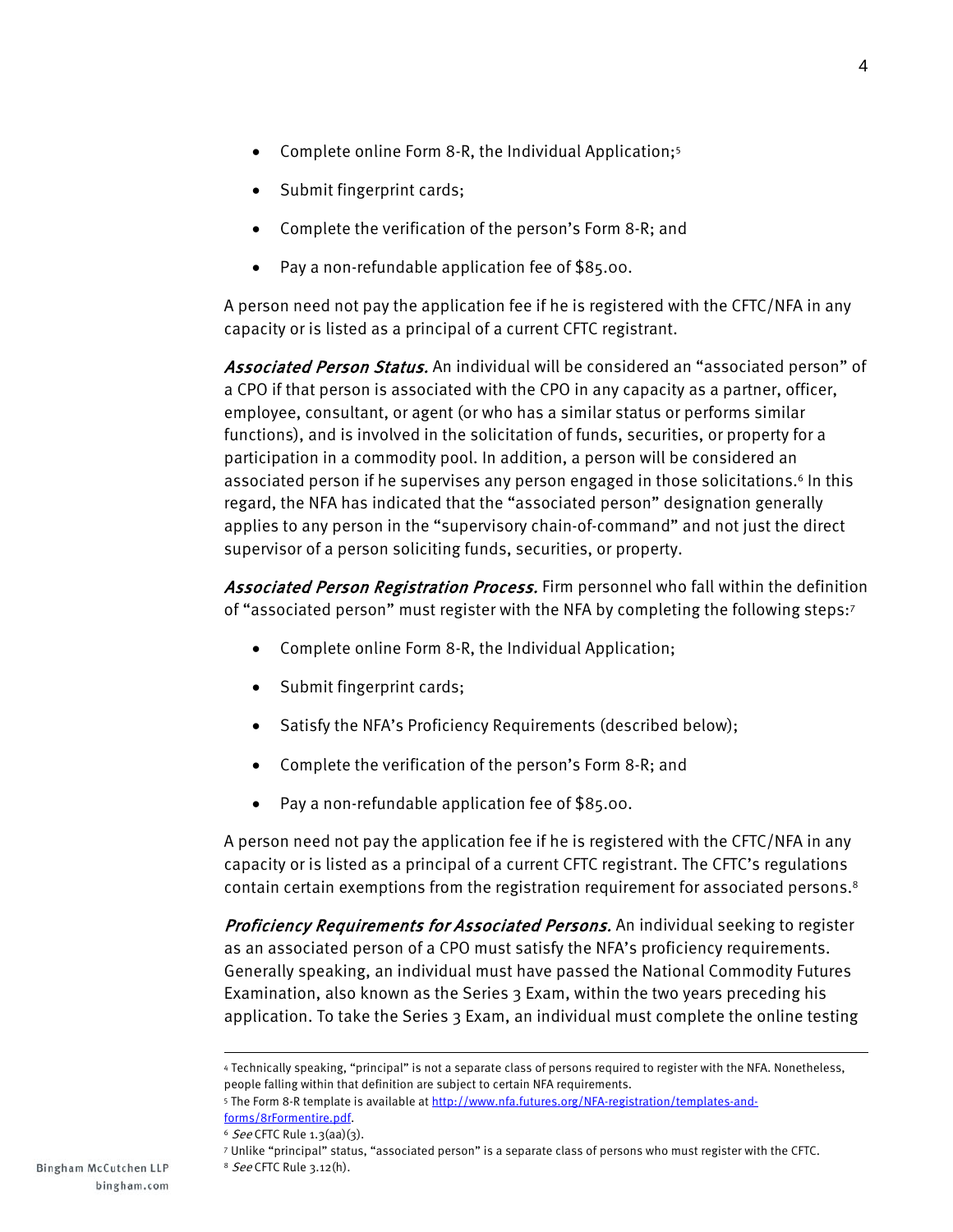application form, known as Form U10, that is available on the FINRA website.9 FINRA typically informs the NFA whether an individual has passed the Series 3 Exam.

The NFA has indicated that an individual may not be required to take the Series 3 Exam if he has passed the examination that he intends to use to satisfy the proficiency requirements either:

- Within two years of the date the application is filed; or
- More than two years prior to the filing date and, since that date, there has not been a period of two consecutive years during which the person was not registered as an associated person (or floor broker) or was not an approved principal of a registered firm.

A person is not required to register as an associated person if he is currently registered as a floor broker.<sup>10</sup>

Substitute Examinations and Waivers. The NFA has indicated that, subject to certain conditions, a person may rely on passing an exam other than the Series 3 Exam to satisfy the proficiency requirements ( $e.g.,$  the Series 31 Futures Managed Funds Examination or the Series 32 Limited Futures Examination).

The NFA may also determine, upon request pursuant to Registration Rule 402, to waive the examination requirement for certain individuals associated with a CPO. The NFA's Director of Compliance may waive the examination requirement in either of the following two cases:

- The CPO or the commodity pool is subject to regulation by a federal or state regulator (e.g., the SEC, federal bank regulators, or state insurance agencies) or the pool is privately offered pursuant to an exemption from the registration under the Securities Act of 1933 (the "1933 Act") and the CPO limits its activities for which registration is required to operating a commodity pool that: (a) engages principally in securities transactions; (b) commits only a small percentage of its assets as initial margin deposits and premiums for futures and options on futures; and (c) uses futures transactions and options on futures only for hedging or risk management purposes.
- The individual requesting the waiver is a general partner of a CPO or of a commodity pool that is primarily involved with securities investments; there is at least one registered general partner of the CPO or pool who has taken and passed the Series 3 examination; and the individual requesting the waiver is not involved in soliciting or accepting pool participations, trading futures or options on futures, handling client funds, supervising any of the above

 $\overline{a}$ 

<sup>9</sup> See http://www.finra.org/Industry/Compliance/Registration/QualificationsExams/RegisteredReps/P121907.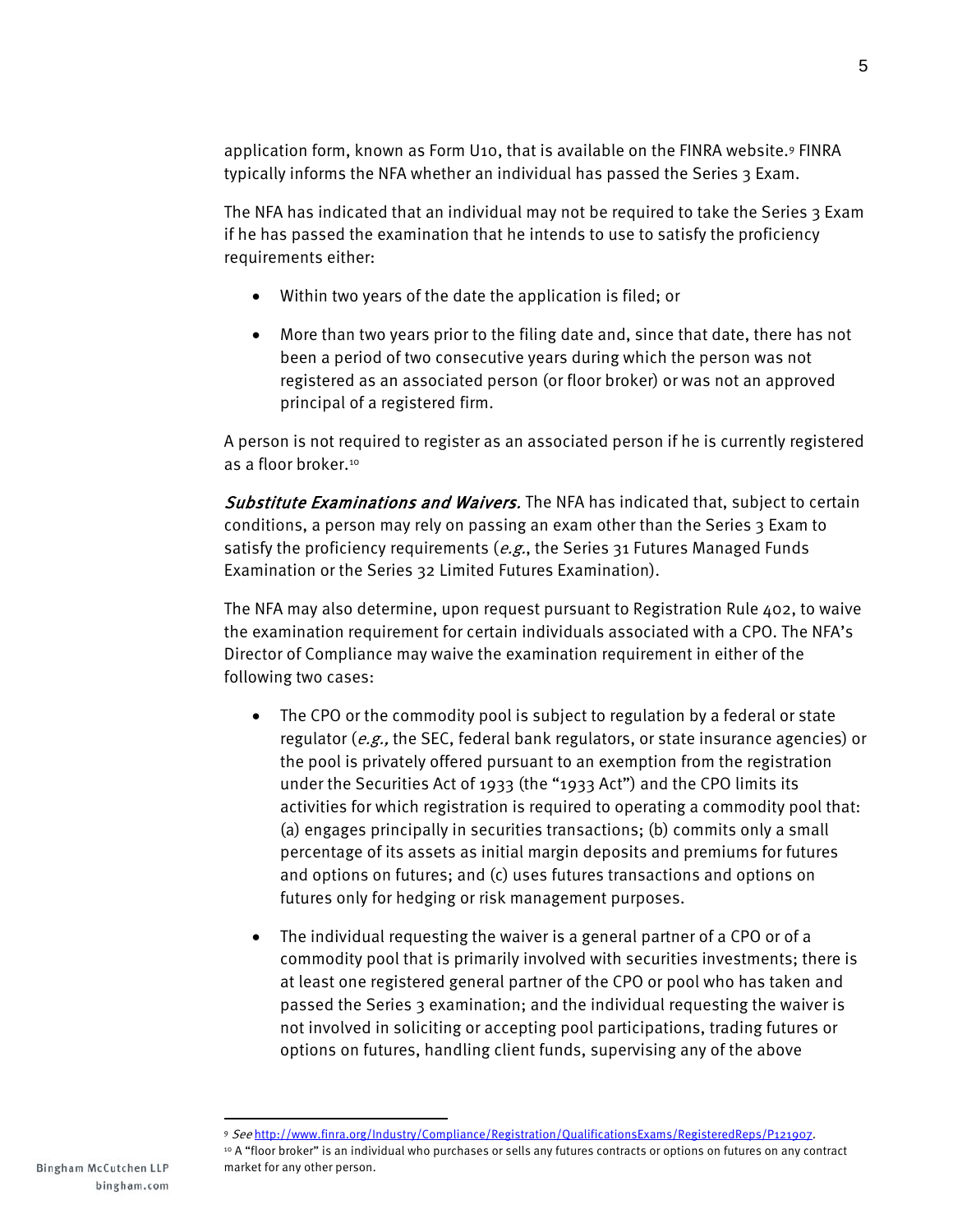activities, or engaging in any other activity that is integral to the operation of the fund as a pool.

The individual or firm requesting a waiver must provide a written description of the facts that form the basis for qualifying the individual for the waiver.<sup>11</sup>

In addition, an individual is not required to take an examination if he is registered with FINRA as a general securities representative of his sponsor and limits his futures activities on behalf of the sponsor to referring clients to the sponsor's associated persons. In addition, the referrals must be solely incidental to the individual's business as a general securities representative.

The NFA's website contains additional information regarding these examinations and the possibility of exam waivers.12

#### IV. Annual Filing Requirements with the NFA

CPOs are required to provide an Annual Registration Update regarding their own registration and the registrations/filings with respect to their associated persons and principals. In addition to completing the Annual Registration Update, a registered CPO must complete an Annual Questionnaire. A registered CPO must also pay annual NFA membership dues of \$750.

CPOs are required to complete the Annual Registration Update and the Annual Questionnaire in the ORS. The NFA typically sends a registered CPO a letter or email (for firms that have signed up for electronic notices) reminding the firm of its obligation to complete these steps.<sup>13</sup>

#### V. Key Compliance Requirements for CPOs under Part 4 of the CFTC's Regulations

Disclosure Documents. CFTC Rule 4.21 requires a registered CPO to deliver a Disclosure Document to a prospective fund investor no later than the time that the CPO delivers a subscription agreement to that prospective investor. CFTC Rules 4.24 and 4.25 specify the particular requirements for the content of Disclosure Documents. At a high level, those requirements include:

- Prominent and specifically worded cautionary statements and risk disclosure statements, some of which vary based on the types of commodity instruments traded by a fund;
- A table of contents and identifying information for the CPO and the fund;
- The break-even point per unit of initial investment in the fund;

<sup>&</sup>lt;sup>11</sup> See NFA Interpretive Notice 9018 – Registration Rule 402: CPOs of Pools Trading Primarily in Securities (Aug. 1, 1992) (as amended Dec. 10, 2007).

<sup>12</sup> See http://www.nfa.futures.org/NFA-registration/proficiency-requirements.HTML.

<sup>13</sup> For further information regarding these matters, see http://www.nfa.futures.org/NFA-registration/registrationadvisories/advisory-08-13-07.HTML.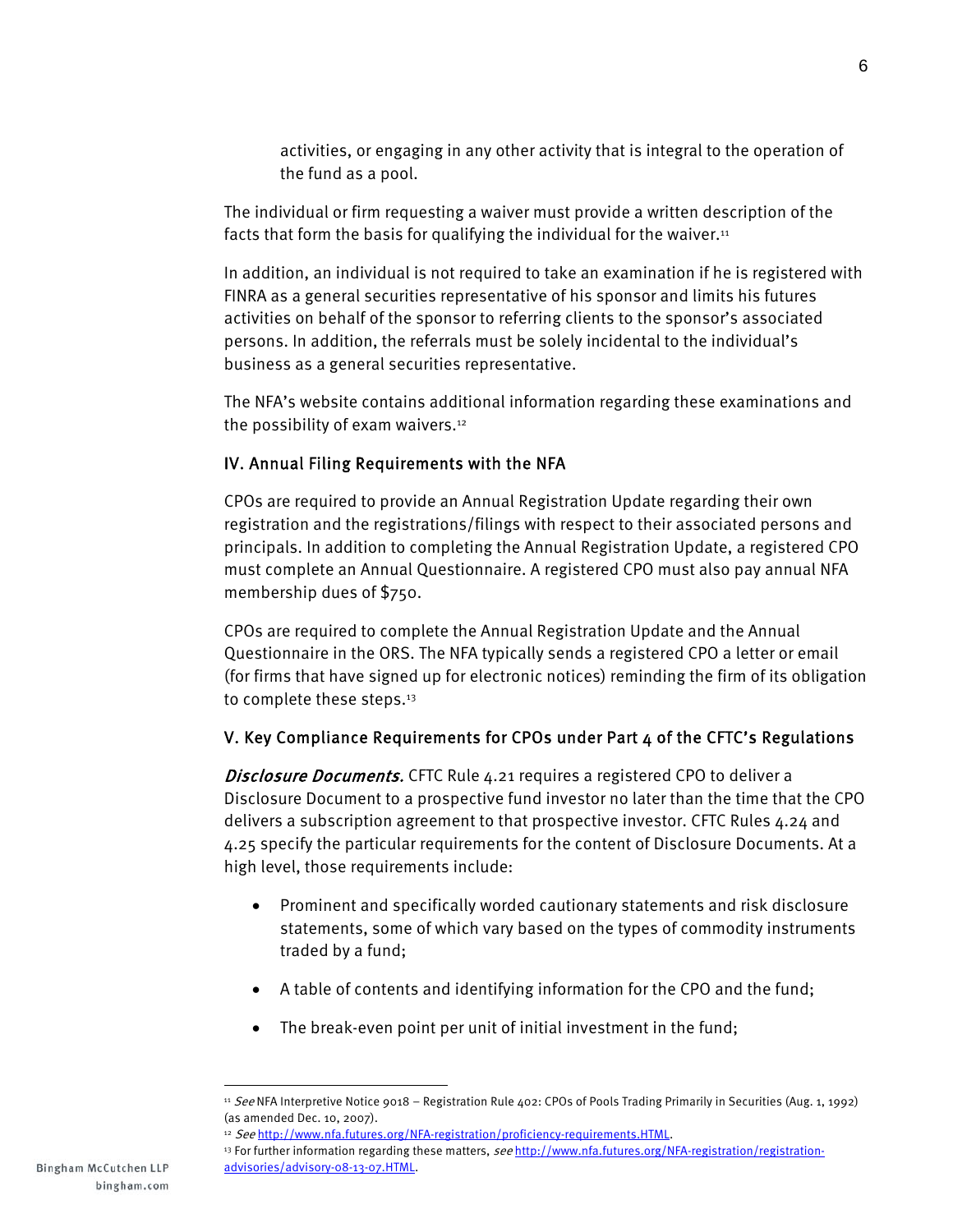- Identities of (i) the principals of the CPO and each "major CTA,"<sup>14</sup> (ii) trading managers, and (iii) each "major investee pool"<sup>15</sup> and its CPO;
- Business background information for the CPO, the fund's trading manager, each major CTA, the CPO of each major investee pool, and the principals of those firms;
- Information about the fund's investment program and related risk factors;
- Fee, commission, and expense information for the fund;
- Disclosure of actual or potential conflicts of interest ( $e.g.,$  with the CPO, the trading manager, a major CTA, etc.), related party transactions, and material litigation;
- Disclosure regarding trading for the account of the fund's CPO, trading manager, CTAs, and the principals of those firms;
- Past performance disclosures;
- If applicable, disclosures specific to "principal-protected pools;"<sup>16</sup>
- Disclosure of any restrictions on the transferability of fund interests;
- Discussion of the potential liability of fund investors;
- Discussion of distribution of profits and taxation;
- Minimum and maximum aggregate subscription levels;
- Information regarding beneficial ownership of fund interests by interested persons (e.g., the CPO, the trading manager, major CTA, etc.); and
- Other material information.

If a firm is required by CFTC Rule 4.21 to prepare a Disclosure Document with respect to a pool, the Disclosure Document cannot be used until it is reviewed and accepted by the NFA.<sup>17</sup> Registered CPOs must submit Disclosure Documents for review and acceptance by the NFA through the NFA's electronic Disclosure Document System. The NFA generally seeks to complete its review of a Disclosure Document

 $\overline{a}$ 

<sup>14</sup> With respect to a pool, a "major commodity trading advisor" is any commodity trading advisor that is allocated or is intended to be allocated at least 10% of the pool's funds available for commodity interest trading. See CFTC Rule  $4.10(i)$ .

<sup>15</sup> With respect to a pool, a "major investee pool" is any investee pool that is allocated or intended to be allocated at least 10% of the net asset value of the pool. See CFTC Rule  $4.10(d)(5)$ .

<sup>16</sup> A "principal-protected pool" is a pool (commonly referred to as a guaranteed pool) that is designed to limit the loss of the initial investment of its participants. See CFTC  $4.10(d)(3)$ .

<sup>17</sup> As explained below, a registered CPO that is eligible to rely on the "CFTC Lite" regime is exempt from the requirement to prepare a Disclosure Document that includes the disclosures mandated by Rule 4.21. As a result, such a CPO would not be required to submit for NFA review the offering memorandum of a fund for which it can rely on the CFTC Lite regime.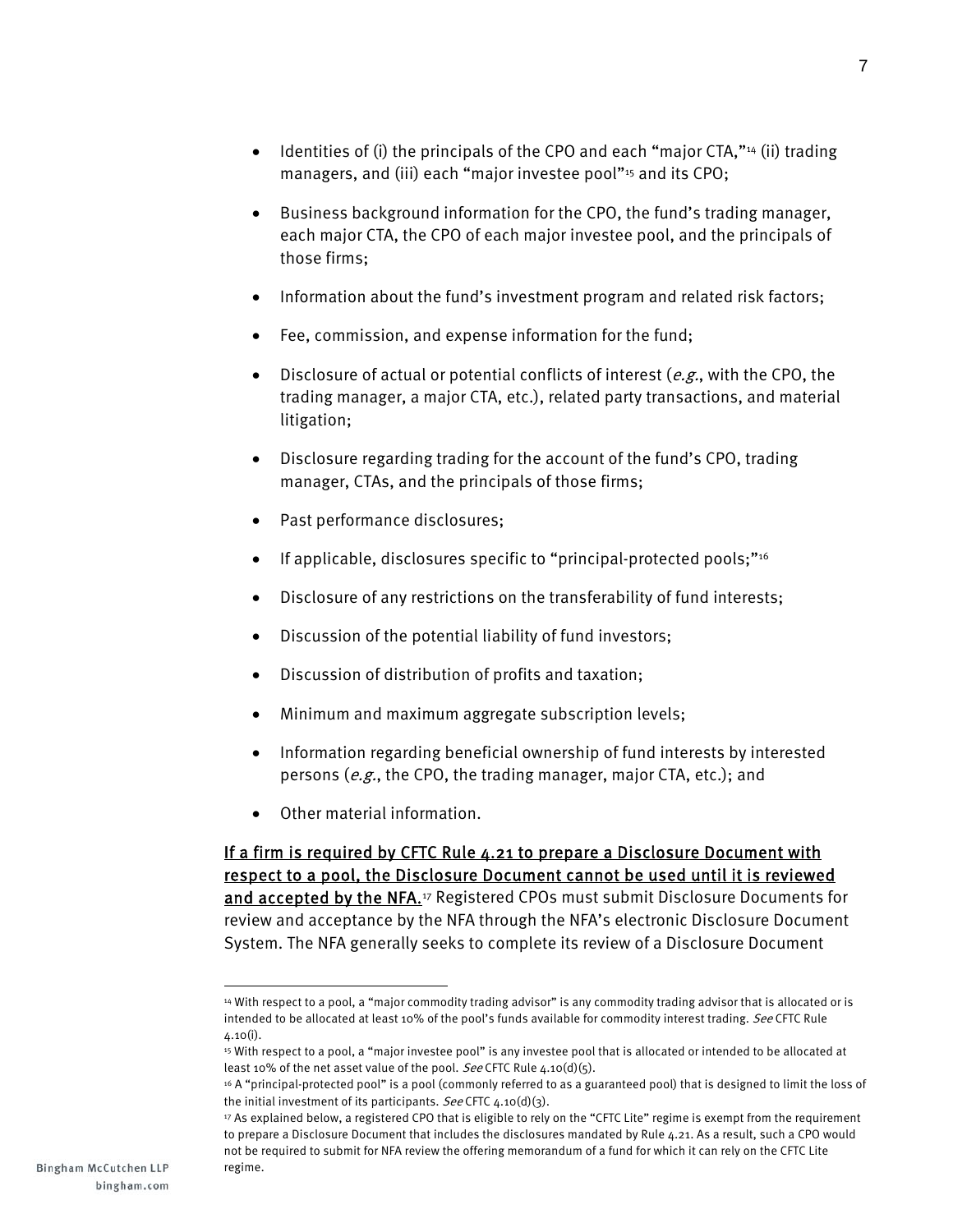within  $14$  days of receipt, although the process may take longer due to the complexity of the investment strategy or other features of the pool or offering, whether the review pertains to a new or updated Disclosure Document, the Disclosure Document size, the availability of NFA staff resources, and other factors.

The NFA will generally take less time to review a Disclosure Document if it is eligible for "instant filing" treatment. Under the NFA's instant filing procedures, the NFA's review will generally be completed within 3 business days if a previously-accepted Disclosure Document is on file, there have been no material changes to the Disclosure Document, and the member firm requests instant filing treatment.<sup>18</sup>

Generally speaking, a Disclosure Document must be updated at least every 9 months if a firm is continuing to use the Document to solicit new investors in the related pool. However, a Disclosure Document must be updated more frequently to reflect material changes in information that must be disclosed.

The NFA has published a Disclosure Document Guide for its member firms, which addresses the required disclosures and the filing and review process in further detail.<sup>19</sup>

Account Statements and Annual Reports. CFTC Rule 4.22 requires a registered CPO to prepare and disseminate to fund investors an Account Statement, which must be presented in the form of a Statement of Operations and a Statement of Changes in Net Assets. In most cases, the Account Statement must be disseminated monthly, although CPOs may prepare Account Statements on a quarterly basis for investors in a fund with assets of \$500,000 or less. In any case, the Account Statement must be distributed within 30 days after the end of the reporting period.

In addition, Rule 4.22 requires a registered CPO to prepare and disseminate to fund investors an Annual Report with respect to the funds it operates. A registered CPO must also file Annual Reports and certain key financial balances from the Annual Reports with the NFA. The fund's financial statements must generally be prepared in accordance with U.S. GAAP, although they may be prepared under IFRS in specified cases.20 The financial statements must also be audited by an independent public accountant. A registered CPO must disseminate and file the Annual Report within 90 days after the end of the fund's fiscal year.

Account Statements and Annual Reports must contain an oath or affirmation as to their accuracy and completeness, which are provided on the basis of the best knowledge and belief of the individual making the oath or affirmation.

<sup>&</sup>lt;sup>18</sup> The NFA's procedures for instant filing treatment are described at http://www.cftc.gov/tm/tminstant.htm.

<sup>&</sup>lt;sup>19</sup> A copy of the Disclosure Document Guide is available at http://www.nfa.futures.org/NFA-compliance/publicationlibrary/disclosure-document-guide.pdf.

<sup>20</sup> A fund's financial statements may be prepared in accordance with IFRS for this purpose if: (i) the fund is organized under the laws of a non-U.S. jurisdiction; (ii) the annual report includes a condensed schedule of investments (or, if required by the alternate accounting standards, a full schedule of investments); (iii) preparation of the fund's financial statements under IFRS is not inconsistent with any representations in its offering memorandum or other operative document made available to fund investors; and (iv) special allocations of ownership equity will be reported as specified in CFTC Rule  $4.22(e)(2)$ . A CPO would be required to file a notice with the NFA claiming eligibility for relief from the requirement to prepare annual report financial statements in accordance with U.S. GAAP. See CFTC Rule 4.22(d)(2).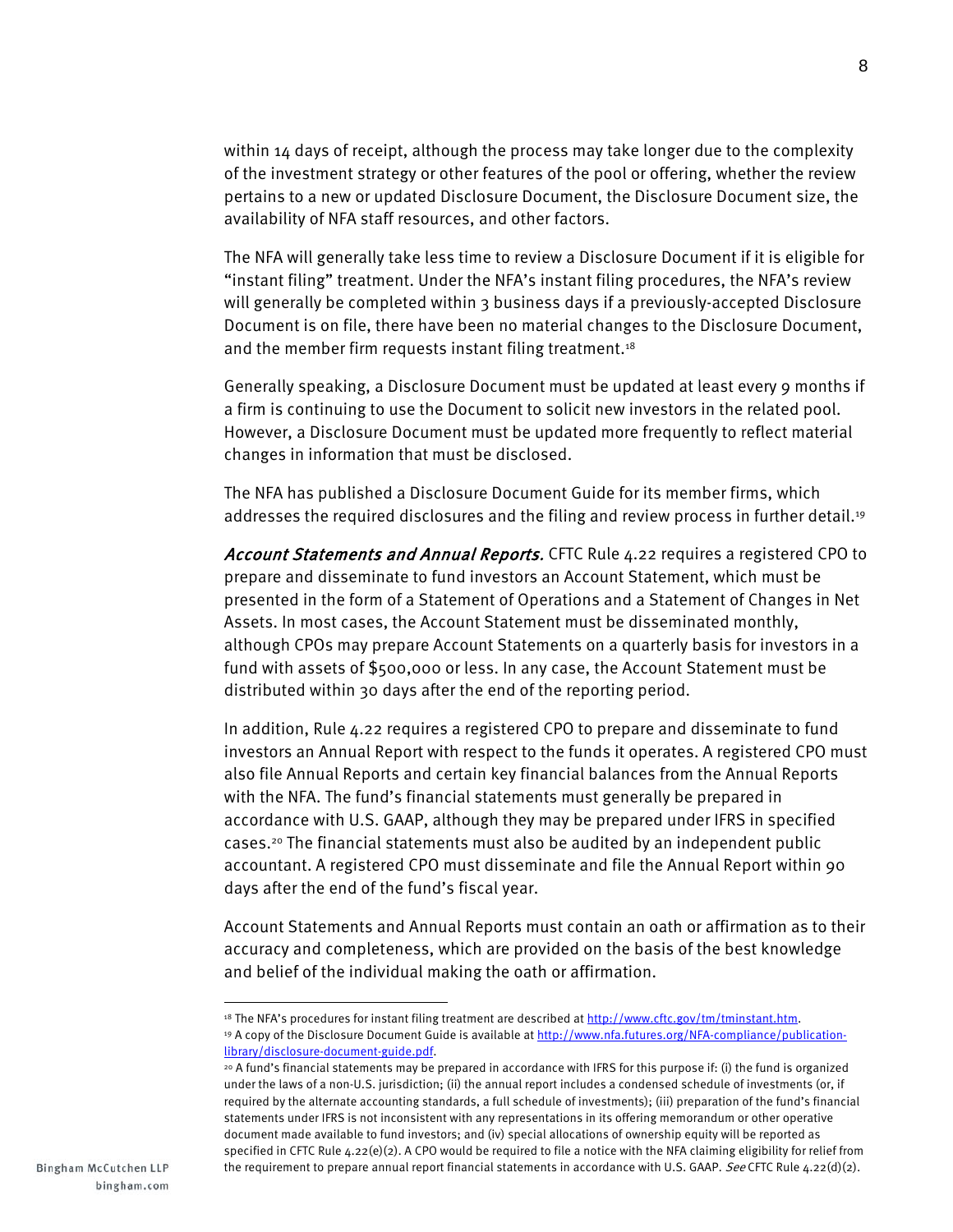The specific details regarding the information to be provided in Account Statements and the Annual Reports are further described in Rule 4.22.

**Recordkeeping.** CFTC Rule 4.23 imposes recordkeeping requirements on registered CPOs, both with respect to its funds and the CPO itself. In particular, with respect to its funds, Rule 4.23(a) requires a registered CPO to maintain:

- Itemized daily records of the fund's commodity interest transactions;
- Original journal entries or equivalent records showing all receipts and disbursements;
- Acknowledgements from fund investors of receipt of disclosure documents under CFTC Rule 4.21;
- A subsidiary ledger or equivalent record for each fund investor containing identifying information and other information concerning securities and other property that the fund received from or distributed to the investor;
- Adjusting entries and any other equivalent records forming the basis of entries in any ledger;
- A general ledger or equivalent record detailing all asset, liability, capital, income, and expense accounts;
- Trade confirmations, purchase and sale statements, and monthly statements received from futures brokers and retail foreign exchange dealers;
- Cancelled checks, bank statements, journals, ledgers, invoices, computer generated records, and all other records, data, and memoranda prepared or received in connection with operating the fund;
- Originals or copies of written reports, communications, and advertising (including written transcriptions of standardized oral presentations and mass media presentations) distributed to existing or prospective investors, as well as any such materials the CPO received from any CTA;
- A statement of financial condition for the fund as of the close of each month (if the fund had net assets of less than \$500,000, the report would be quarterly);
- A statement of income (loss) for the fund for a specified period; and
- Manually signed copies of Account Statements and Annual Reports, and records of the key financial balances submitted to the NFA for each Annual Report.

As to the CPO itself, Rule 4.23(b) requires a registered CPO to keep itemized daily records of each commodity interest transaction by the CPO and its principals, as well as confirmations, purchase and sale statements, and monthly statements furnished by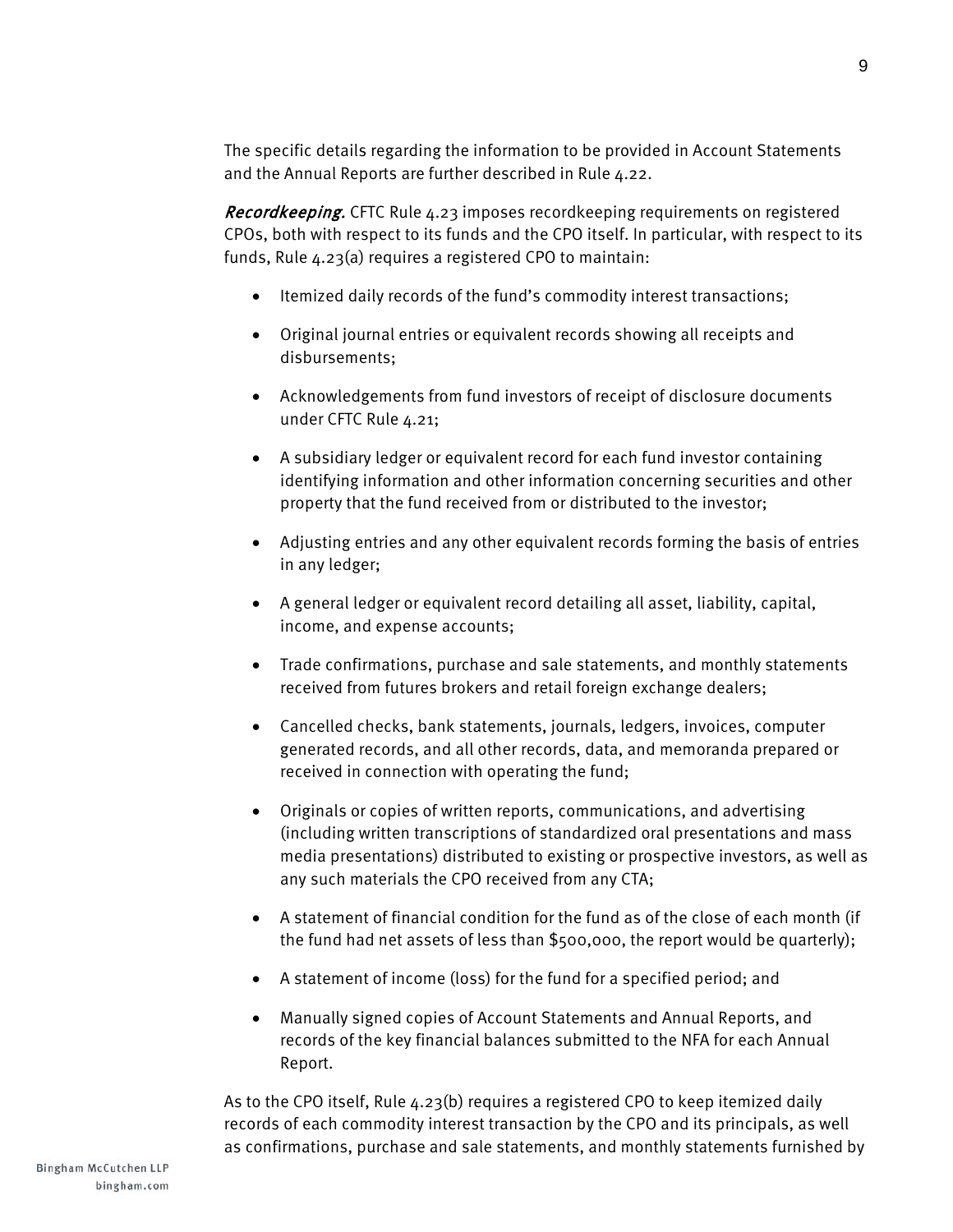futures brokers and retail foreign exchange dealers to the CPO or to its principals. The Rule also requires a registered CPO to keep books and records of transactions in all other activities in which the CPO engages  $(e.g.,$  cancelled checks, bank statements, journals, ledgers, invoices, computer generated records, etc.).

*Rule*  $4.7$  *– Relief Available under the "CFTC Lite" Regime.* A registered CPO may be able to rely on the "CFTC Lite" regime under Rule 4.7, which substantially reduces the disclosure, recordkeeping, and reporting requirements discussed above. The CFTC Lite regime is available with respect to a fund in which each investor is a "qualified eligible person" and the offering of interests therein is exempt from registration under the 1933 Act. The definition of "qualified eligible person" is rather lengthy, but notably includes "qualified purchasers" and "knowledgeable employees" as those concepts are defined for purposes of the Investment Company Act of 1940 (the "1940 Act").<sup>21</sup> Accordingly, the CFTC Lite regime may be available to sponsors of funds that rely on the Section  $3(c)(7)$  exception to the "investment company" definition contained in the 1940 Act.22 The "qualified eligible person" definition also includes the term "non-United States person."23 A registered CPO would need to file a notice of exemption with the NFA in connection with relying on the CFTC Lite regime.

Alternative Relief for Certain Non-U.S. Funds. Firms registered as CPOs may also be able to avail themselves of other relief from disclosure, recordkeeping, and reporting requirements.24

In order to rely on this relief, a firm registered as a CPO must satisfy the following criteria:

- Each pool the CPO operates remains organized and operated outside of the United States;
- Each pool will not hold meetings or conduct administrative activities within the United States;
- No shareholder of or other investor in a pool is or will be a U.S. person;

<sup>-</sup>21 Generally speaking, a "qualified purchaser" is an individual or family-owned company that owns at least \$5 million in investments or institutional purchaser or other company that in the aggregate owns and invests at least \$25 million in investments. See Section  $2(a)(51)$  of the 1940 Act. A "knowledgeable employee" is generally considered to be any individual closely involved in the management of the fund or similar operations, but excludes an employee performing solely clerical, secretarial, or administrative functions. See Rule 3c-5 under the 1940 Act.

<sup>22</sup> It is possible that an "accredited investor" – as that term is defined for purposes of Regulation D under the 1933 Act – could count as a "qualified eligible person" for purposes of Rule 4.7. However, accredited investors would have to satisfy the portfolio requirement specified in the Rule  $(i.e.,$  ownership of securities or other investments with an aggregate market value of at least \$2 million, at least \$200,000 in initial margin and option premiums on deposit with a futures commission merchant, or a combination of investments and margin/premium satisfying the requirements of the Rule).

<sup>&</sup>lt;sup>23</sup> In general, a "non-United States person" is a natural person who is not a resident of the United States or a partnership, corporation or other business entity, organized under the laws of a non-U.S. jurisdiction and which has its principal place of business in a non-U.S. jurisdiction. See CFTC Rule 4.7.

<sup>&</sup>lt;sup>24</sup> See CFTC Release No. 18-96, available at http://www.cftc.gov/tm/advisory18-96.htm.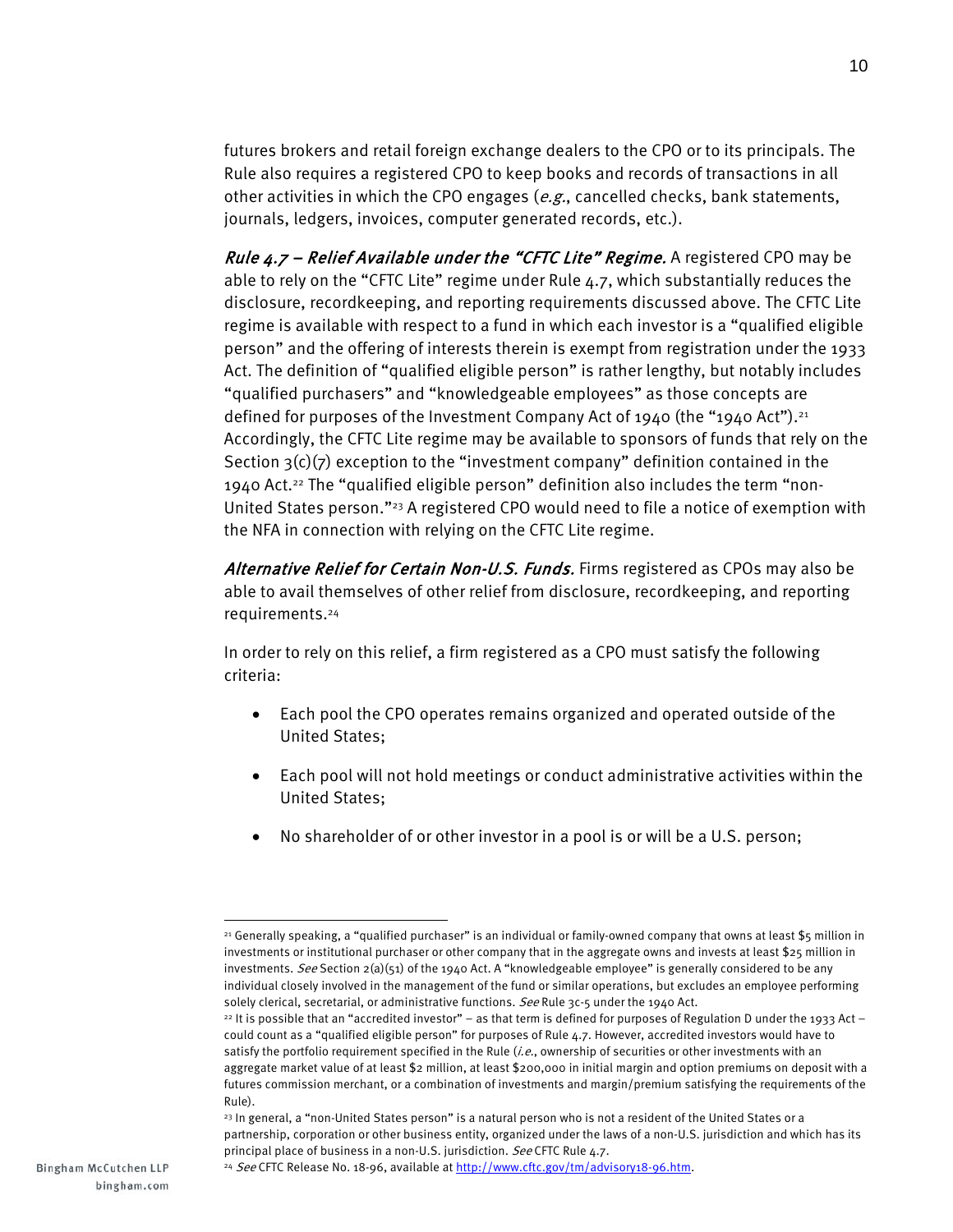- Each pool will not receive, hold, or invest any capital directly or indirectly contributed from sources within the United States; and
- The CPO, the pool, and any person affiliated therewith will not undertake any marketing activity for the purpose, or that could reasonably be expected to have the effect, of soliciting participation from U.S. persons.

A CPO must notify the CFTC and the NFA that it is claiming this relief.

*Rule 4.12 – Reduced Reporting Obligations for Funds.* A registered CPO engaged primarily in securities transactions but that uses commodity futures only to a limited extent may rely on Rule 4.12 with respect to a fund in order to omit information that Rule 4.21 would otherwise require to appear in the fund's Disclosure Document. In addition, the firm would be able to distribute Account Statements to the fund's investors quarterly rather than monthly. Rule 4.12 also relaxes certain other reporting obligations.25

In order for a CPO to be eligible to rely on Rule 4.12, it must satisfy the following conditions:

- Interests in the fund must be offered pursuant to an effective 1933 Act registration statement or an exemption from 1933 Act registration;
- The fund must engage generally and routinely in the buying and selling of securities and securities-derived instruments;
- The fund must not enter into transactions in commodity interests for which the aggregate initial margin and premiums exceed 10% of the fair market value of the fund's assets, after taking into account unrealized profits and unrealized losses on any such contracts it has entered into; and
- The commodity interests held by the fund must be traded in a manner that is "solely incidental" to its securities trading activities.

In addition, a CPO relying on Rule 4.12 would be required to inform existing and prospective investors in writing that the pool will comply with the 10% and "solely incidental" limits described above before the date on which the fund begins trading commodity interests.

A CPO seeking to rely on Rule 4.12 must file a claim of exemption with the NFA that makes certain representations as to how the CPO will operate each fund for which the exemption is sought.

Reporting on Form CPO-PQR. CFTC Rule 4.27 requires registered CPOs to file information on new Form CPO-PQR. This Form mirrors the reporting that SEC-registered investment advisers must make on Form PF with respect to their private fund clients. Form CPO-PQR is divided into three Schedules (A, B, and C), which reflect a tiered

<sup>25</sup> See CFTC Rule  $4.12(b)$ .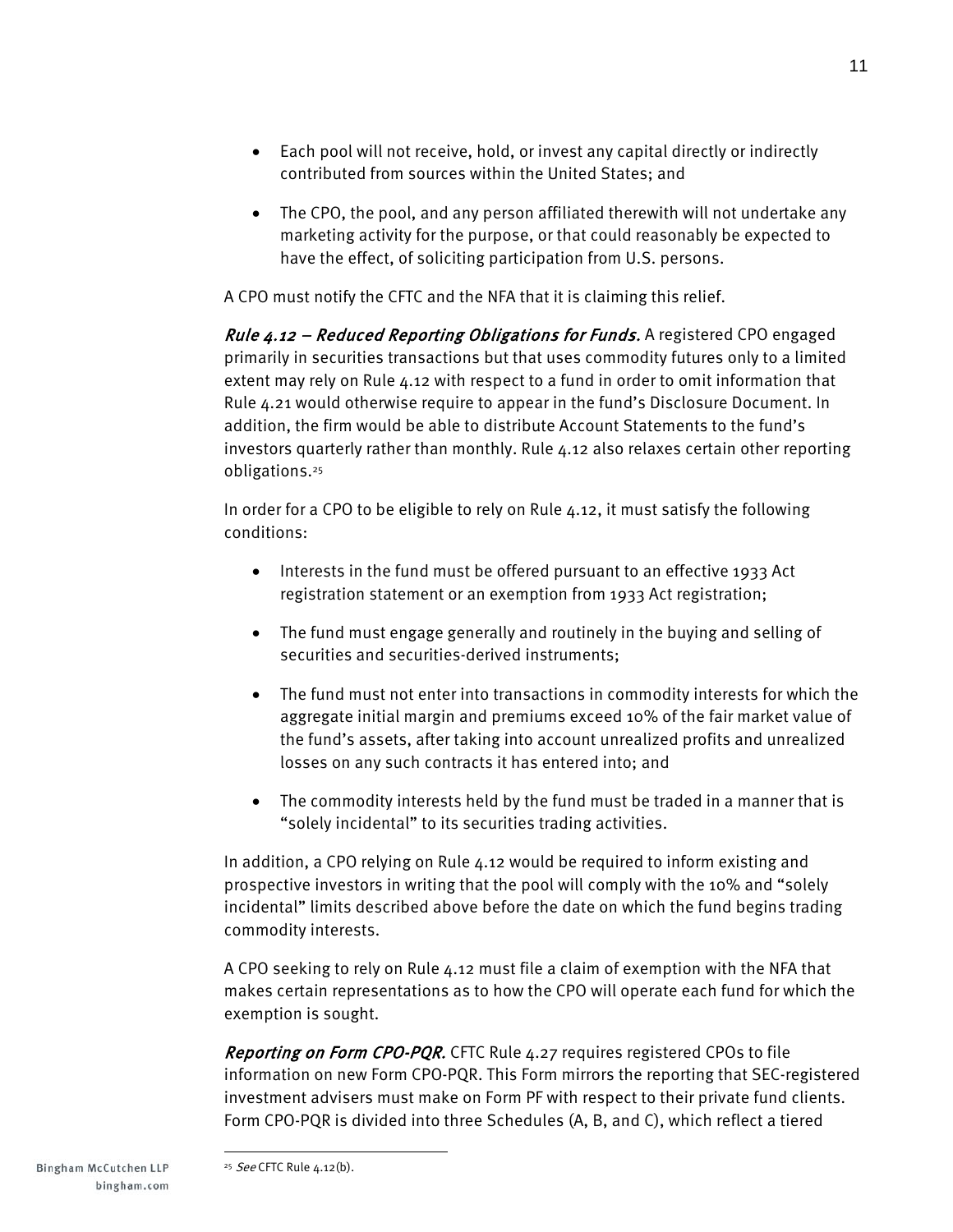system of disclosure based on the size of the firm and, in some respects, the pools it operates:

- Schedule A requests basic information about a CPO, its assets under management, the pools managed by the CPO, certain service providers to those pools, monthly rates of return, and subscription and redemption activity. Each registered CPO must file Schedule A, regardless of the amount of its assets under management.
- Schedule B requests detailed information about commodity pools managed by "mid-sized CPOs"26 and "large CPOs."27 Generally speaking, Schedule B requires those CPOs to report information about pool strategies, borrowings and types of creditors, counterparty credit exposure, pool trading and clearance mechanisms, aggregate derivatives positions, and pool investments.
- Schedule C requests additional detailed pool information from large CPOs. Schedule C requires those CPOs to provide a geographic breakdown of pool investments and the turnover rate of aggregate pool portfolios. In addition, with respect to "large pools,"<sup>28</sup> large CPOs must report counterparty credit exposure, risk metrics, borrowing information, derivative positions and posted collateral, financing liquidity, and investor information.

Smaller CPOs must file Schedule A annually, mid-sized CPOs must file Schedules A and B annually, and large CPOs must file Schedules A, B, and C quarterly. Smaller CPOs must file Schedule A, and mid-sized CPOs must file Schedules A and B, within 90 days of the end of each calendar year. Large CPOs must file Schedules A, B, and C within 60 days of the end of each calendar quarter.

The CFTC has sought to avoid mandating duplicate reporting by CPOs that are also registered as investment advisers with the SEC. Accordingly, the CFTC has explained that, under Rule 4.27, a dual-registered CPO will be permitted to satisfy the requirement to report information on Schedules B and C of Form CPO-PQR by filing Form PF with the SEC.

The NFA requires separate reporting by CPOs and has recently proposed amendments that would harmonize its reporting requirements with those of the CFTC.29

 $\overline{a}$ 

<sup>26</sup> According to the instructions for Form CPO-PQR, a "mid-sized CPO" is any CPO that had at least \$150 million in aggregated pool assets under management as of the close of business on any day during the "reporting period." For a mid-sized CPO, the "reporting period" is the calendar year end.

<sup>27</sup> The instructions for Form CPO-PQR provide that a "large CPO" is any CPO that had at least \$1.5 billion in aggregated pool assets under management as of the close of business on any day during the reporting period. For a large CPO, the "reporting period" is any individual calendar quarter ending March 31, June 30, September 30, or December 31. 28 The Form CPO-PQR instructions define "large pool" as any pool with a net asset value (individually or in combination with any "parallel pool structure") of at least \$500 million as of the close of business on any day during the reporting period. A "parallel pool structure" is any structure in which one or more pools pursues substantially the same investment objective and strategy and invests side-by-side in substantially the same assets as another pool. <sup>29</sup> See NFA Compliance Rule 2-46; letter of June 5, 2012 from Thomas W. Sexton, NFA, to David A. Stawick, CFTC.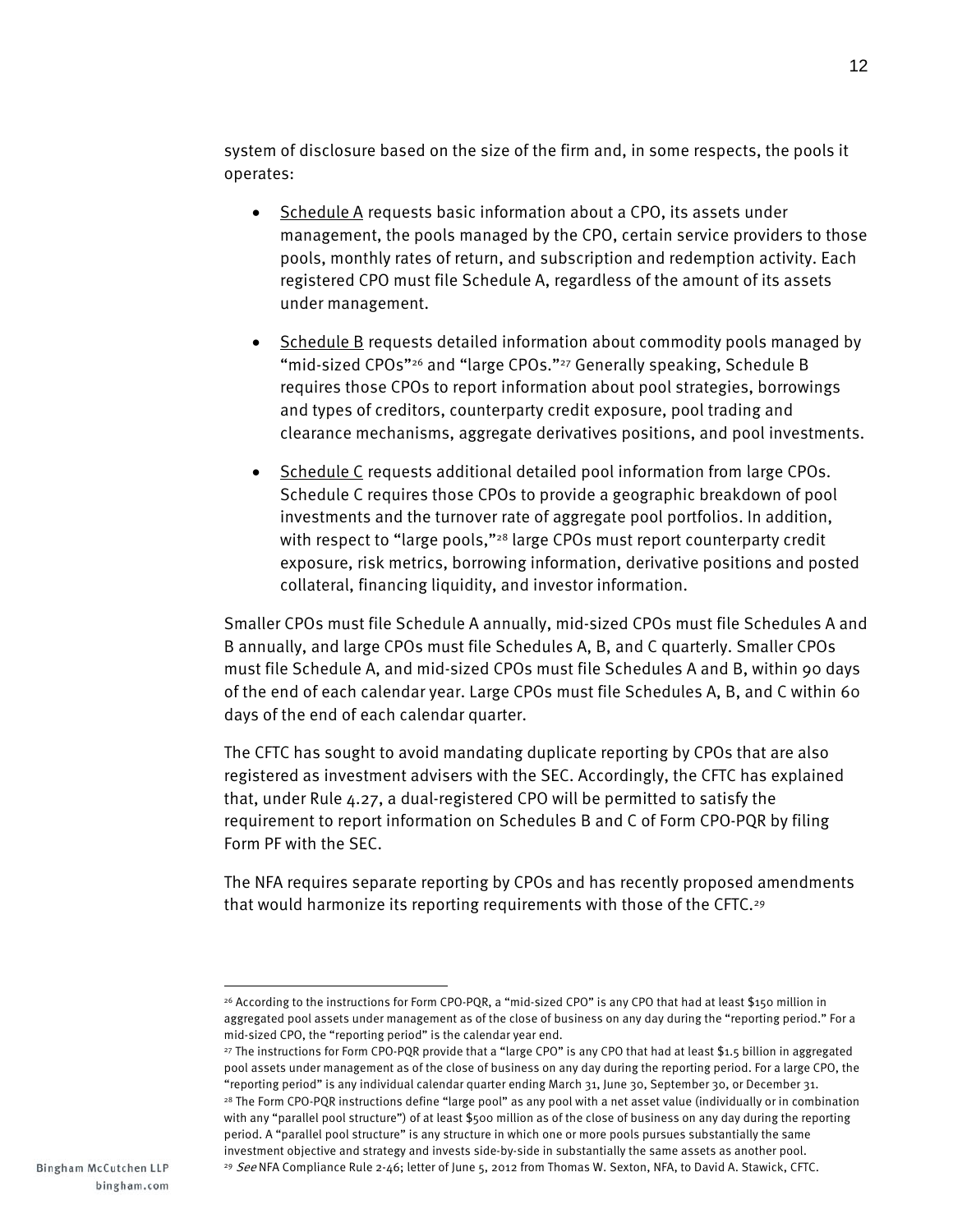Implementation Timeline for Form CPO-PQR Reporting. CPOs with at least \$5 billion in assets under management as of June 30, 2012 must comply with the reporting requirements by September 15, 2012. In practice, this means each of these CPOs must file its first Form CPO-PQR within 60 days after September 30, 2012. All other CPOs must comply with their reporting requirements by December 15, 2012. In practical terms, each of these CPOs must file its first Form CPO-PQR based on information as of December 31, 2012. As noted above, smaller and mid-sized CPOs must file Form CPO-PQR within 90 days of the end of each calendar year. Large CPOs falling below the \$5 billion threshold must file Form CPO-PQR within 60 days after December 31, 2012; the information reported would be on a quarterly basis.

#### VI. Annual Compliance Self-Examination

CPOs are required to review their operations each year in light of the topics covered in the NFA's then-current Self-Examination Questionnaire.30 The Questionnaire includes points that are applicable to all NFA member firms and a supplement that contains questions specific to CPOs. The Questionnaire also includes appendices that address specific compliance topics (*i.e.*, anti-money laundering, business continuity and disaster recovery, ethics training, and privacy). In essence, the Questionnaire requires a firm to assess its compliance with applicable requirements under both the CEA and the NFA's own rules. An appropriate representative of a CPO must sign the Questionnaire and attest that, in light of the matters covered by the Questionnaire, the firm's current procedures are adequate to meet its supervisory responsibilities.31 Copies of these signed Questionnaires must be kept as part of a firm's records and, for the first two years, the copies must be kept in an easily accessible place. Member firms are required to provide their completed Questionnaires to the NFA for inspection upon request.

 $\overline{a}$ 

<sup>30</sup> See NFA Compliance Rule 2-9; NFA Interpretive Notice 9020 (rev. Apr. 8, 2011).

<sup>31</sup> For a copy of the current Self-Examination Questionnaire and for other related information, see http://www.nfa.futures.org/NFA-compliance/publication-library/self-exam-questionnaire.HTML.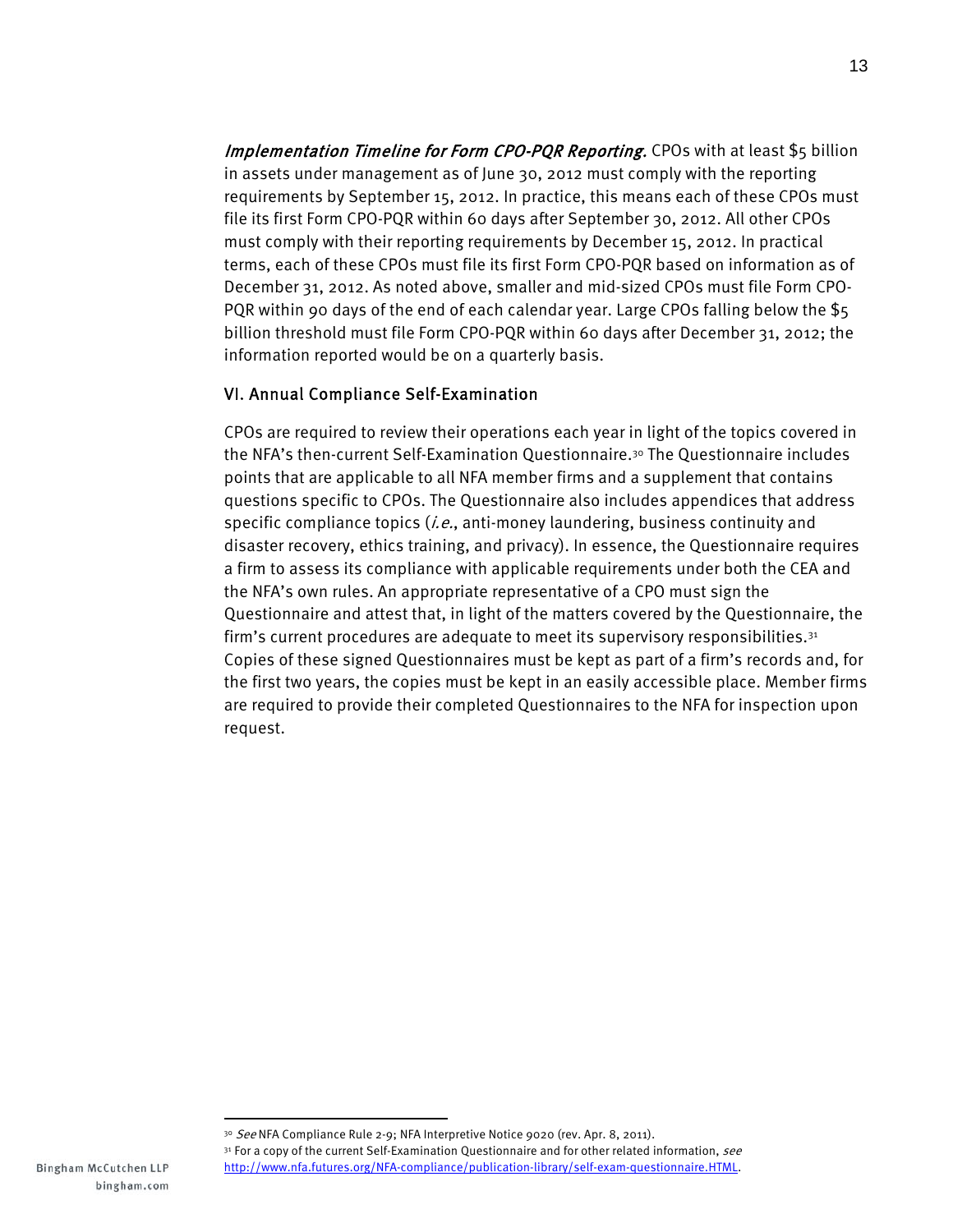## **PART B**

#### **COMMODITY TRADING ADVISORS AND THEIR PERSONNEL**

#### I. Background Matters

"Commodity Trading Advisor" Definition. The term "commodity trading advisor" includes any person who, for compensation or profit, engages in the business of advising others, either directly or through publications, writings or electronic media, as to the value of or the advisability of trading in commodity interests, including: any future, security futures product, or swap; authorized commodity option or leverage transaction; or retail forex or commodity transactions as further defined in the CEA. The term also includes any person who, for compensation or profit, and as part of a regular business, issues or promulgates analyses or reports concerning any of the foregoing. The definition also includes any entity or person that is otherwise registered with the CFTC as a CTA for whatever reason.

The definition of "commodity trading advisor" expressly excludes the following persons, provided that the rendering of commodity trading advice is "solely incidental" to the conduct of their business or profession: (i) any bank or trust company or any person acting as an employee thereof; (ii) any news reporter, news columnist, or news editor of the print or electronic media, or any lawyer, accountant, or teacher; (iii) any floor broker or futures broker, (iv) the publisher or producer of any print or electronic data of general and regular dissemination, including its employees; (v) the named fiduciary, or trustee, of any defined benefit plan which is subject to ERISA or any fiduciary whose sole business is to advise that plan; (vi) any contract market or derivatives transaction execution facility, and (vii) such other persons not within the intent of this definition as the CFTC may specify by rule.

CTA Registration Requirements. Absent an available exemption, a firm that falls within the CTA definition must register as a CTA with the CFTC. The registration process is administered by the NFA. Certain firm personnel will fall within the definitions of "principal" and "associated person" and will also be subject to registration or filing requirements.

Certain exemptions from CTA registration are discussed in Part C of this outline.

#### II. Registration Requirements for Firms

General Considerations. A firm files for registration as a CTA by using the ORS. The ORS may be accessed at www.nfa.futures.org. In general, the registration process takes 3-4 months. Firms should plan for registration to take somewhat longer at least throughout the balance of 2012, however, because the NFA will likely face resource constraints in dealing with a substantial uptick in new registrations owing to the CFTC's recent decision to rescind Rule  $4.13(a)(4)$ , a commonly-used exemption from CTA registration requirements.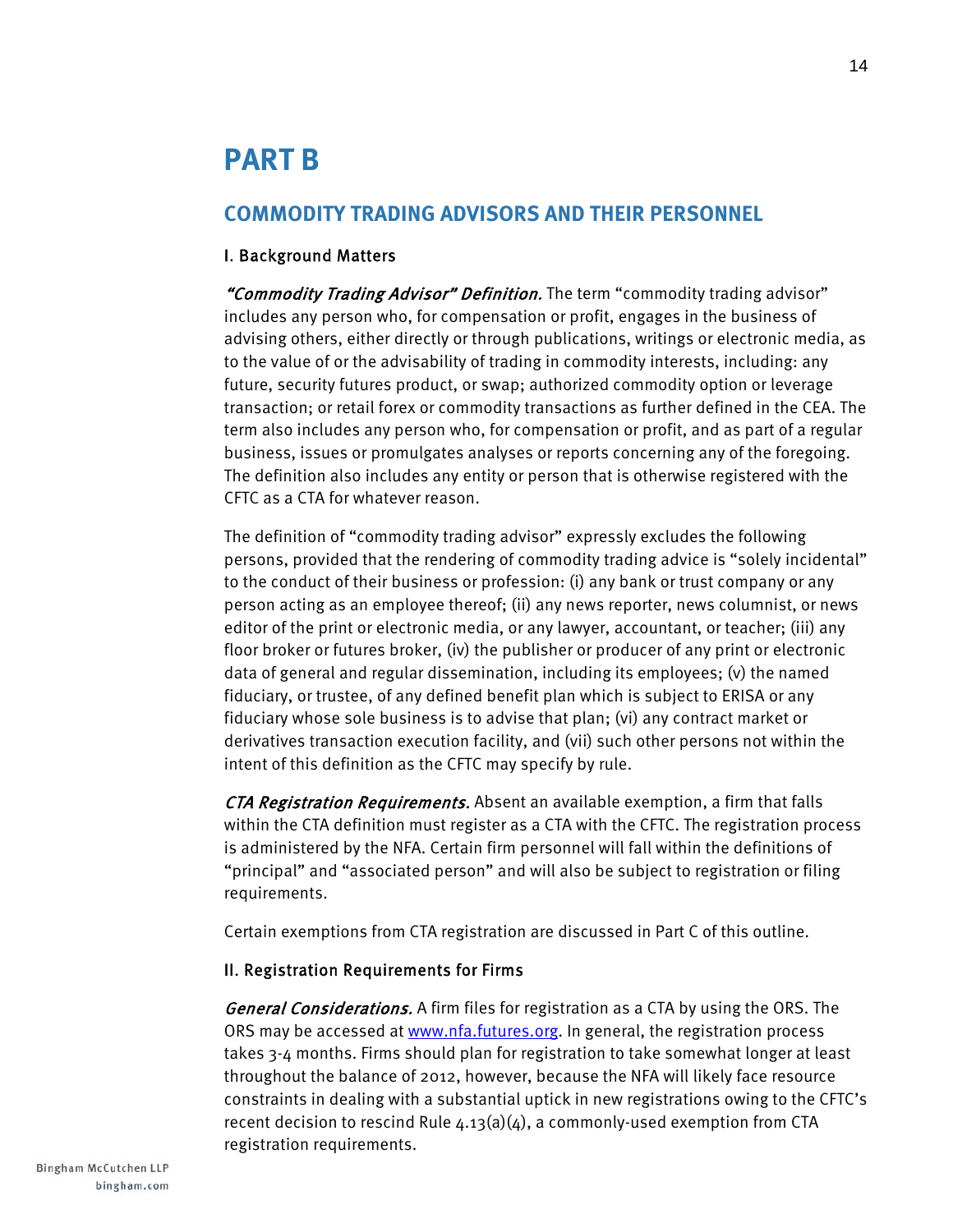Registration Requirements for Firms. In order to register with the NFA, a firm must take the following steps:

- Complete the online version of Form  $7-R$ , the Firm Application;<sup>32</sup>
- Submit a non-refundable application fee of \$200; and
- Pay NFA-mandated CTA membership dues of \$750. (CTAs, like CPOs, are required to be members of NFA and so, similarly, if someone is denied membership or later disciplined by the NFA by being barred from membership, that person cannot act as a CTA.)

As part of the registration process, CTAs are required to design and implement a program for complying with the rules and regulations of the CFTC and the NFA. Key topics that must be covered by a firm's compliance program include:

- Ethics training for employees;
- Annual compliance reviews;
- Inspections of branch offices;
- Registration of new employees; and
- Disaster recovery planning.

In addition, firms typically include in their compliance manuals procedures for complying with other CFTC/NFA requirements, including notably the disclosure, reporting, and recordkeeping requirements relating to commodity pools found in Part 4 of the CFTC's regulations. We discuss those requirements below. Firms that are registered with the SEC as investment advisers may be able to incorporate these separate procedures in their existing manuals.

#### III. Registration and Filing Requirements for Principals and Associated Persons

Principal Status. NFA Registration Rule 101 defines the term "principal" in relevant part as:

- (1) an individual who is:
	- (A) a proprietor of a CTA that is a sole proprietorship;
	- (B) a general partner of a CTA organized as a partnership;

(C) a director, president, chief executive officer, chief operating officer, or chief financial officer of a corporation, or a person in charge of a business unit, division or function of a corporation the activities of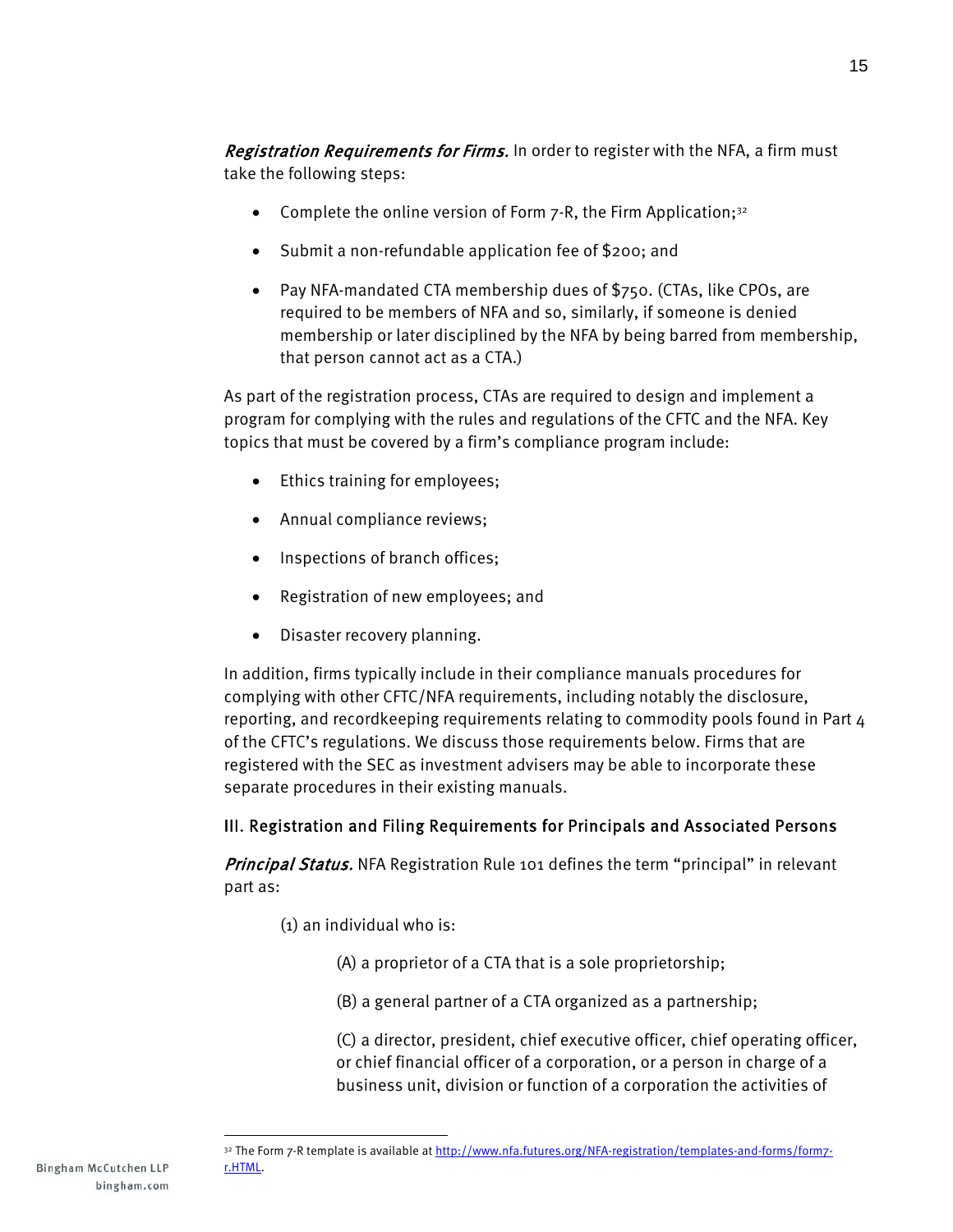which would fall within the regulatory jurisdiction of the CFTC ( $e.g.,$  its activities would qualify it as a CTA); or

(D) a director, the president, chief executive officer, chief operating officer, chief financial officer, manager, or managing member of a limited liability company or limited liability partnership or those members of a limited liability company or limited liability partnership vested with the management authority for the entity, and any person in charge of a principal business unit, division or function subject to regulation by the CFTC as a CTA; or

(2) an individual who directly or indirectly, through agreement, holding companies, nominees, trusts or otherwise:

> (A) is the owner of 10% or more of the outstanding shares of any class of a CTA's stock;

(B) is entitled to vote 10% or more of any class of a CTA's voting securities;

(C) has the power to sell or direct the sale of 10% or more of any class of a CTA's voting securities;

(D) has contributed 10% or more of a CTA's capital;

(E) is entitled to receive 10% or more of a CTA's net profits; or

(F) has the power to exercise a controlling influence over a CTA's activities that are subject to regulation by the CFTC.33

An individual's status as a principal is determined by his ability to control the entity's business activities, his formal title or position with the entity, or his financial or ownership interest in the entity. An individual who, through his conduct or activity, directly or indirectly controls an entity is a principal, regardless of his formal title or financial interest in the entity. An individual who holds a specific position or has a specific title is also a principal, regardless of his ability to control the entity's business.

The definition of "principal" also includes certain entities. Further information on principal status, including examples of personnel and entities who may be required to register as principals, is available in the online NFA rulebook and on the NFA website.34

Principal Filing Requirements. Firm personnel who fall within the definition of "principal" must complete the following steps in connection with their firm registering as a CTA:35

<sup>33</sup> See also CFTC Rule 3.1(a).

<sup>34</sup> For the definition of principal, see http://www.nfa.futures.org/nfamanual/NFAManual.aspx?RuleID=RULE 101&Section=8. For further background on principal status, see http://www.nfa.futures.org/NFAregistration/principal/index.HTML.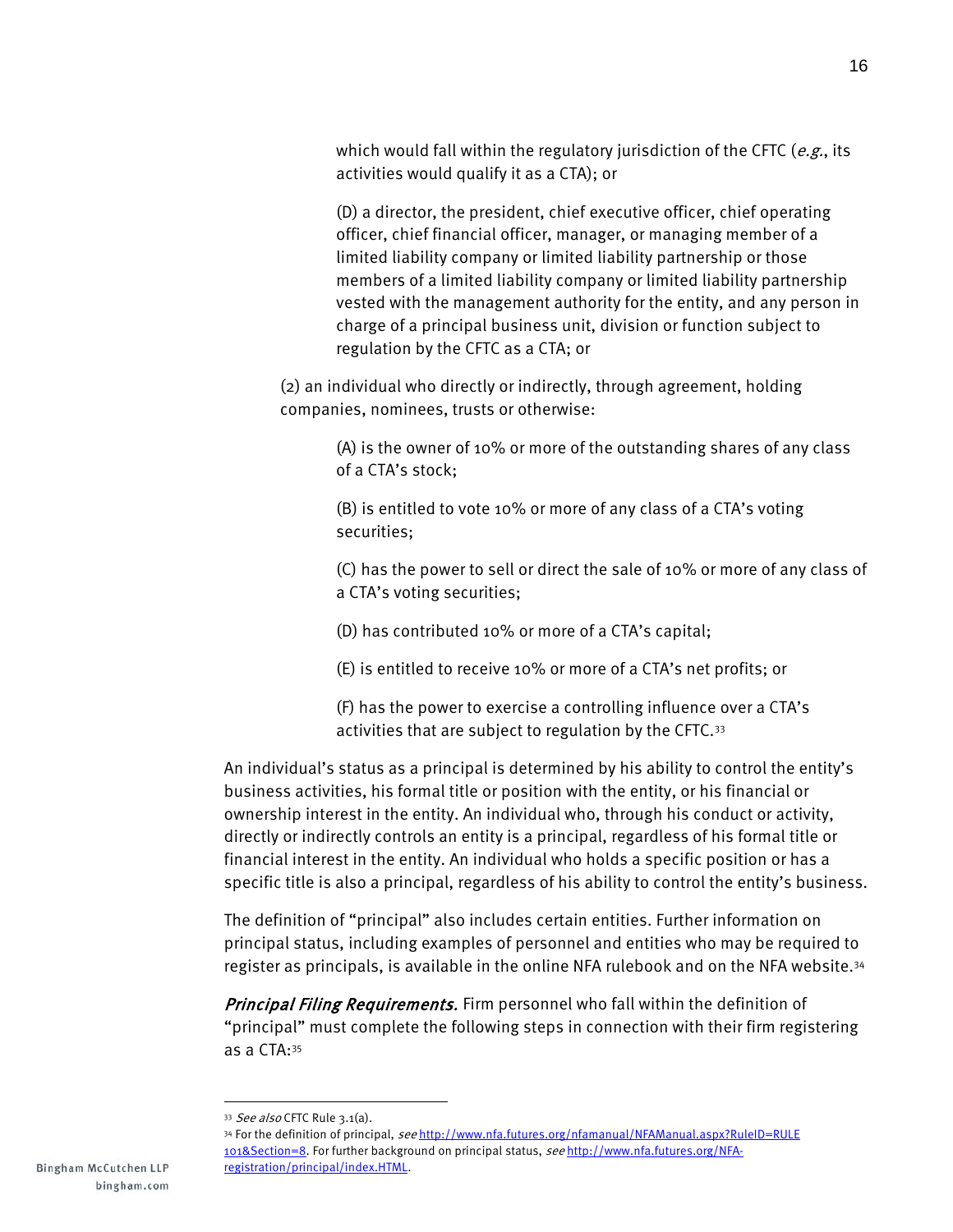- Complete online Form 8-R, the Individual Application;<sup>36</sup>
- Submit fingerprint cards;
- Complete the verification of the person's Form 8-R; and
- Pay a non-refundable application fee of \$85.00.

A person need not pay the application fee if he is registered with the CFTC/NFA in any capacity or is listed as a principal of a current CFTC registrant.

Associated Person Status. An individual will be considered an "associated person" of a CTA if that person is associated with the CTA in any capacity as a partner, officer, employee, consultant, or agent (or who has a similar status or performs similar functions), and is involved in the solicitation of a client's or prospective client's discretionary account. In addition, a person will be considered an associated person if he supervises any person engaged in those solicitations.37 In this regard, the NFA has indicated that the "associated person" designation generally applies to any person in the "supervisory chain-of-command" and not just the direct supervisor of a person engaged in solicitation.

Associated Person Registration Process. Firm personnel who fall within the definition of "associated person" must register with the NFA by completing the following steps:<sup>38</sup>

- Complete online Form 8-R, the Individual Application;
- Submit fingerprint cards;
- Satisfy the NFA's Proficiency Requirements (described below);
- Complete the verification of the person's Form 8-R; and
- Pay a non-refundable application fee of \$85.00.

A person need not pay the application fee if he is registered with the CFTC/NFA in any capacity or is listed as a principal of a current CFTC registrant. The CFTC's regulations contain certain exemptions from the registration requirement for associated persons.39

Proficiency Requirements for Associated Persons. An individual seeking to register as an associated person of a CTA must satisfy the NFA's proficiency requirements. Generally speaking, an individual must have passed the National Commodity Futures Examination, also known as the Series 3 Exam, within the two years preceding his application. To take the Series 3 Exam, an individual must complete the online testing

<sup>39</sup> See CFTC Rule 3.12(h).

<sup>35</sup> Technically speaking, "principal" is not a separate class of persons required to register with the NFA. Nonetheless, people falling within that definition are subject to certain NFA requirements.

<sup>36</sup> The Form 8-R template is available at http://www.nfa.futures.org/NFA-registration/templates-andforms/8rFormentire.pdf.

 $37$  See CFTC Rule 1.3(aa)( $\Delta$ ).

<sup>38</sup> Unlike "principal" status, "associated person" is a separate class of persons who must register with the CFTC.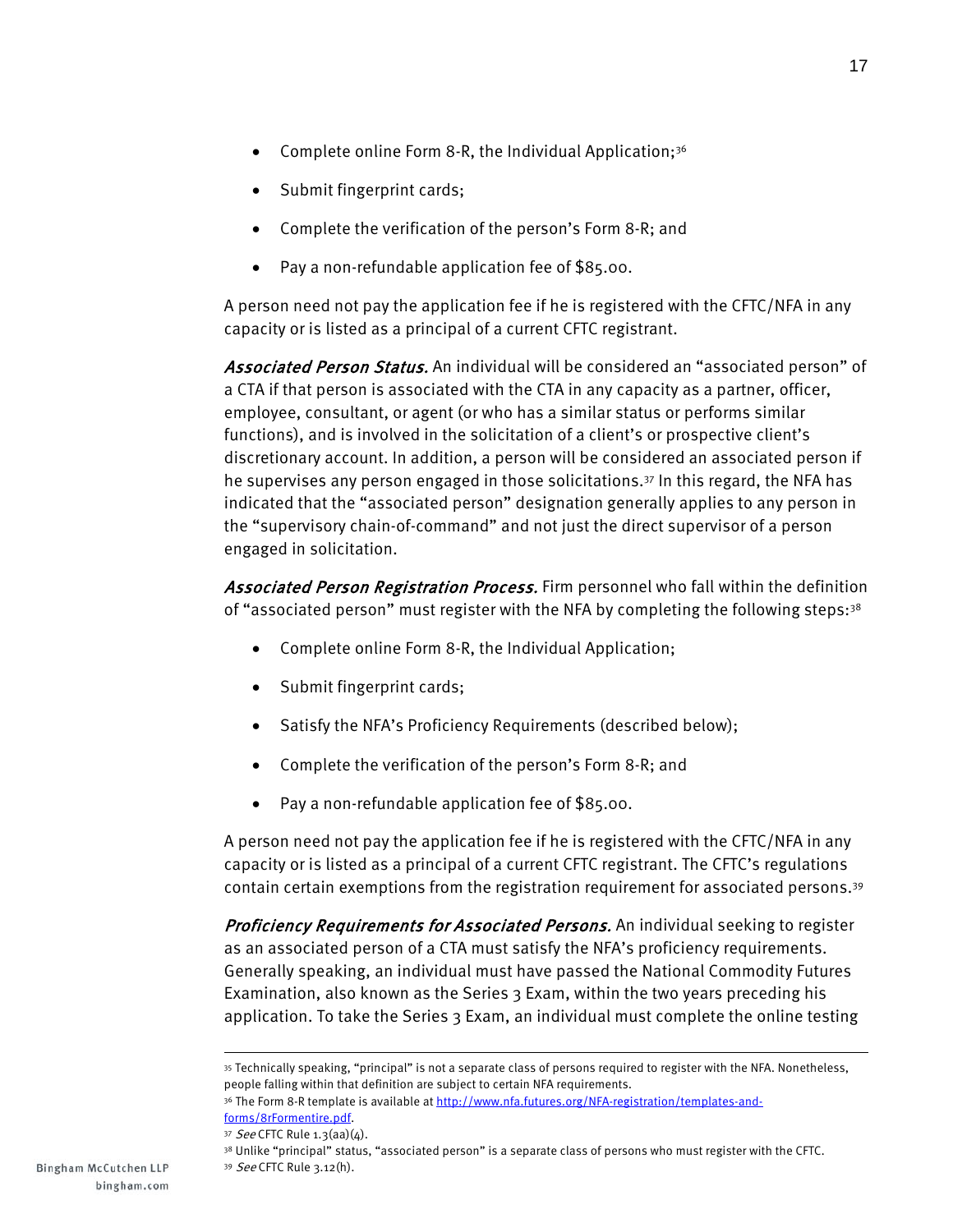application form, known as Form U10, that is available on the FINRA website.40 FINRA typically informs the NFA whether an individual has passed the Series 3 Exam.

The NFA has indicated that an individual may not be required to take the Series 3 Exam if he has passed the examination that he intends to use to satisfy the proficiency requirements either:

- Within two years of the date the application is filed; or
- More than two years prior to the filing date and, since that date, there has not been a period of two consecutive years during which the person was not registered as an associated person (or floor broker) or was not an approved principal of a registered firm.

It should also be noted that a person is not required to register as an associated person if he is currently registered as a floor broker.41

Substitute Examinations and Waivers. The NFA has indicated that, subject to certain conditions, a person may rely on passing an exam other than the Series 3 Exam to satisfy the proficiency requirements ( $e.g.,$  the Series 31 Futures Managed Funds Examination or the Series 32 Limited Futures Examination).

The NFA may also determine, upon request pursuant to Registration Rule 402, to waive the examination requirement for certain individuals associated with a CTA who are required to register solely because their securities advisory services include advice on the use of futures and options for risk management purposes. The NFA's Director of Compliance may waive the examination requirement if:

- the CTA is subject to regulation by a federal or state regulator;
- for each client for whom the CTA provides futures trading advice, that advice is incidental to the securities advisory services the CTA provides to the client; and
- the futures trading advice offered by the CTA is for hedging or risk management purposes.

The individual or firm requesting a waiver must provide a written description of the facts that form the basis for qualifying the individual for the waiver.42

In addition, an individual is not required to take an examination if he is registered with FINRA as a general securities representative of his sponsor and limits his futures activities on behalf of the sponsor to referring clients to the sponsor's associated persons. In addition, the referrals must be solely incidental to the individual's business as a general securities representative.

 $\overline{a}$ 

<sup>40</sup> See http://www.finra.org/Industry/Compliance/Registration/QualificationsExams/RegisteredReps/P121907.

<sup>41</sup> A "floor broker" is an individual who purchases or sells any futures contracts or options on futures on any contract market for any other person.

 $42$  See NFA Interpretive Notice 9022 – Registration Rule 402: CTAs Trading Primarily in Securities (Sept. 21, 1993) (as revised Dec. 10, 2007).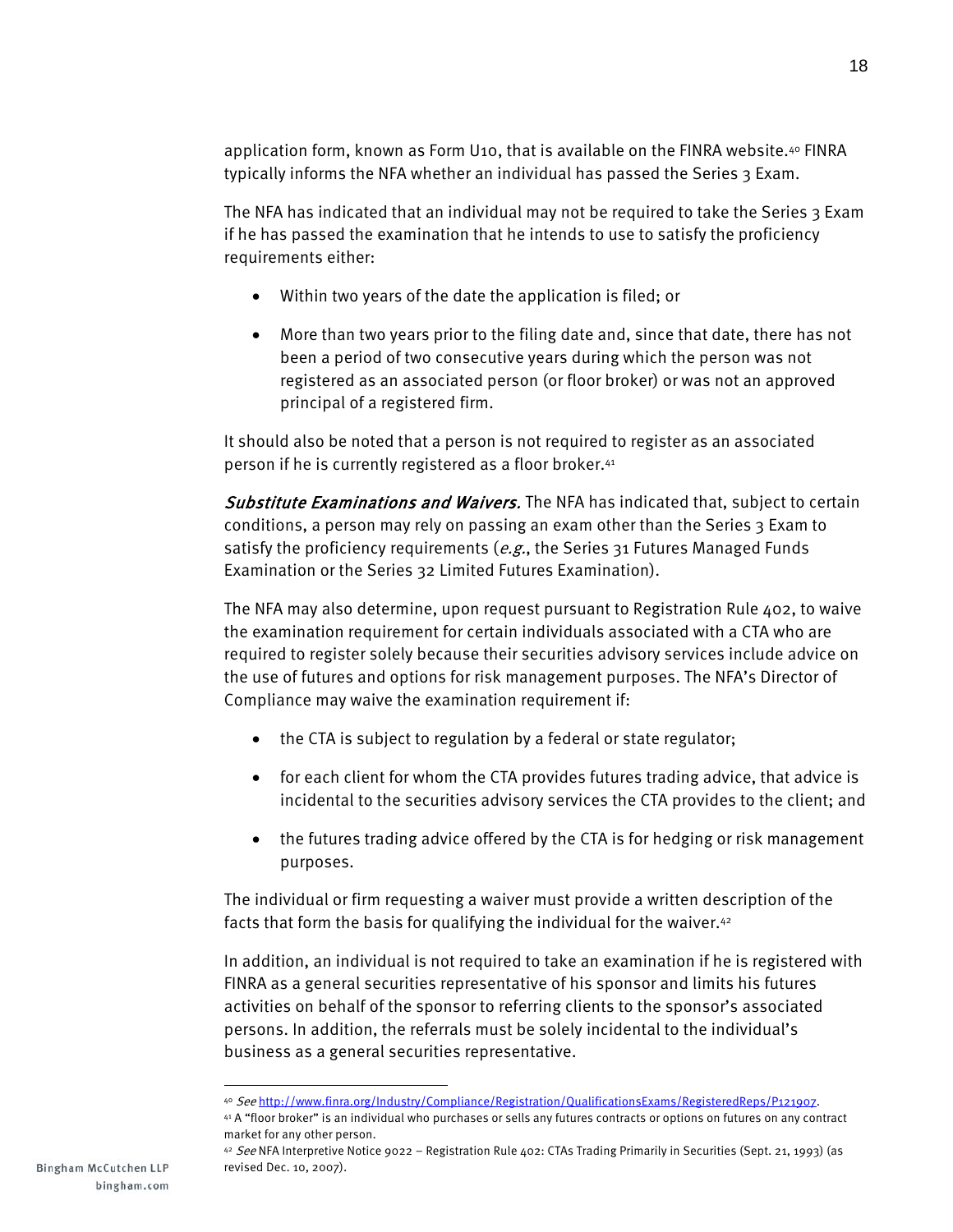The NFA's website contains additional information regarding these examinations and the possibility of exam waivers.43

#### IV. Annual Filing Requirements with the NFA

CTAs are required to provide an Annual Registration Update regarding their own registration and the registrations/filings with respect to their associated persons and principals. In addition to completing the Annual Registration Update, a registered CTA must complete an Annual Questionnaire. A registered CTA must also pay annual NFA membership dues of \$750.

CTAs are required to complete the Annual Registration Update and the Annual Questionnaire in the ORS. We understand that the NFA typically sends a registered CTA a letter or email (for firms that have signed up for electronic notices) reminding the firm of its obligation to complete these steps.44

#### V. Key Compliance Requirements for CTAs under Part 4 of the CFTC's Regulations

Disclosure Documents. CFTC Rule 4.31 requires a registered CTA to deliver a Disclosure Document to a prospective client no later than the time that the CTA delivers to the prospective client an advisory agreement to direct or guide the client's account. CFTC Rules 4.34 and 4.35 specify the particular requirements for the content of Disclosure Documents. At a high level, those requirements include:

- Prominent and specifically worded cautionary statements and risk disclosure statements, some of which vary based on the trading program and investments pursued by the CTA;
- A table of contents and identifying information for the CTA;
- Identities of the CTA's principals, the relevant futures broker and/or retail foreign exchange dealer, and the introducing broker through which the client may introduce its account;
- Business background information for the CTA and its principals;
- Information about the trading program and related risk factors;
- Fees the CTA will charge the client;
- Disclosure of actual or potential conflicts of interest (with the CTA, any relevant futures broker and/or retail foreign exchange dealer, any introducing agent, and any principal of the foregoing) and material litigation;
- Disclosure regarding trading for the account of the CTA and its principals;

<sup>43</sup> See http://www.nfa.futures.org/NFA-registration/proficiency-requirements.HTML.

<sup>44</sup> For further information regarding these matters, see http://www.nfa.futures.org/NFA-registration/registrationadvisories/advisory-08-13-07.HTML.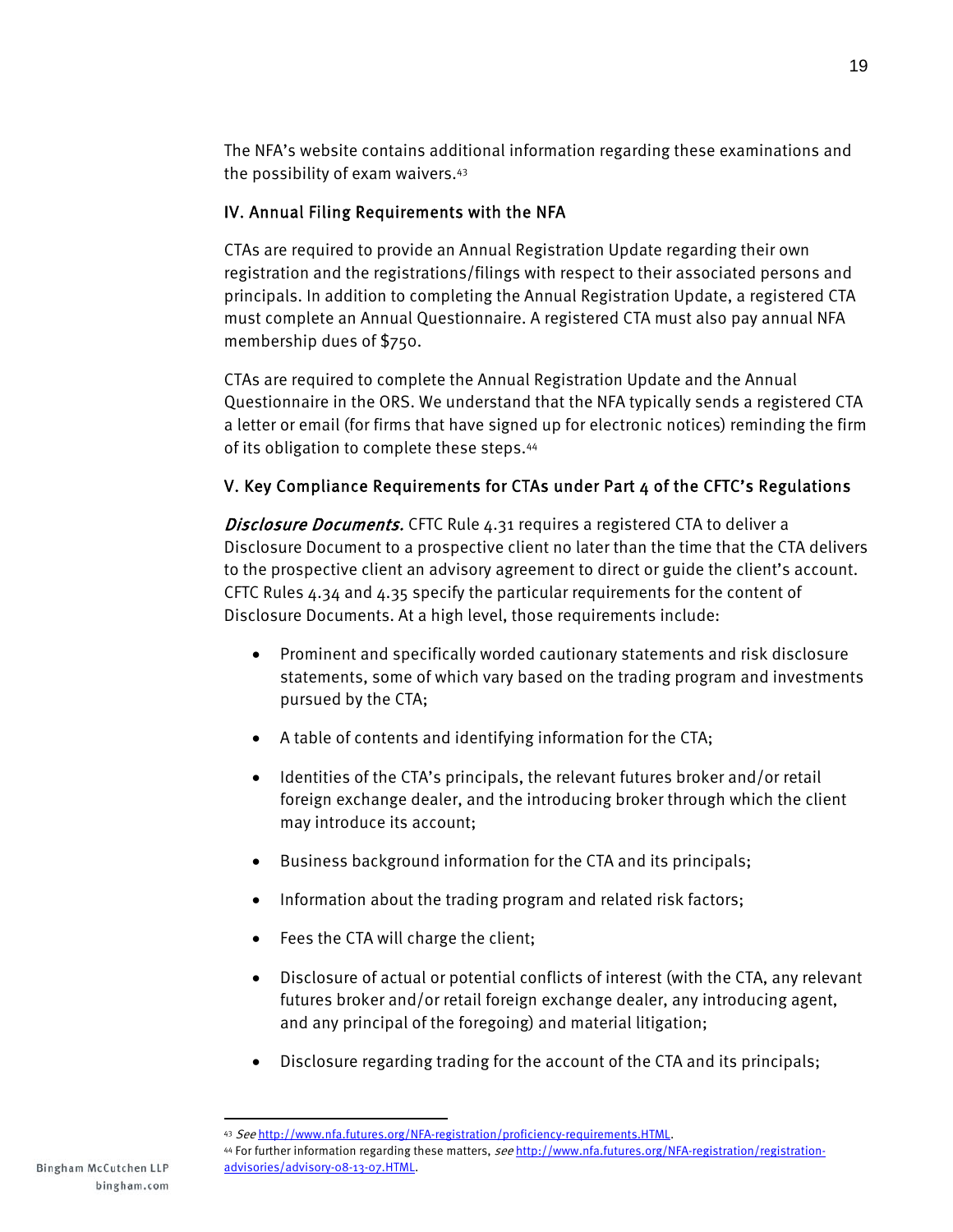- Past performance disclosures; and
- Other material information.

#### If a firm is required by CFTC Rule  $4.31$  to prepare a Disclosure Document, the Disclosure Document cannot be used until it is reviewed and accepted by the

NFA.<sup>45</sup> Registered CTAs must submit Disclosure Documents for review and acceptance by the NFA through the NFA's electronic Disclosure Document System. The NFA generally seeks to complete its review of a Disclosure Document within 14 days of receipt, although the process may take longer due to the complexity of the investment program, whether the review pertains to a new or updated Disclosure Document, the Disclosure Document size, the availability of NFA staff resources, and other factors.

The NFA will generally take less time to review a Disclosure Document if it is eligible for "instant filing" treatment. Under the NFA's instant filing procedures, the NFA's review will generally be completed within 3 business days if a previously-accepted Disclosure Document is on file, there have been no material changes to the Disclosure Document, and the member firm requests instant filing treatment.46

Generally speaking, a Disclosure Document must be updated at least every 9 months if a firm is continuing to use the Document to solicit new clients. However, a Disclosure Document must be updated more frequently to reflect material changes in information that must be disclosed.

The NFA has published a Disclosure Document Guide for its member firms, which addresses the required disclosures and the filing and review process in further detail.<sup>47</sup>

Recordkeeping. CFTC Rule 4.33 imposes recordkeeping requirements on registered CTAs, both with respect to the clients and subscribers of the CTA and the CTA itself. In particular, with respect to its clients and subscribers, Rule 4.33(a) requires a registered CTA to maintain:

- The name and address of each client and each subscriber;
- Acknowledgements from clients of receipt of disclosure documents under CFTC Rule 4.31;
- All powers of attorney and other documents authorizing the CTA to direct the commodity interest account of each client and each subscriber;
- All other written agreements entered into by the CTA with each client and each subscriber;

<sup>45</sup> As explained below, a registered CTA that is eligible to rely on the "CFTC Lite" regime is exempt from the requirement to prepare a Disclosure Document that includes the disclosures mandated by Rule 4.31. As a result, such a CTA would not be required to submit for NFA review the offering memorandum of a fund for which it can rely on the CFTC Lite regime.

<sup>46</sup> The NFA's procedures for instant filing treatment are described at http://www.cftc.gov/tm/tminstant.htm. 47 A copy of the Disclosure Document Guide is available at http://www.nfa.futures.org/NFA-compliance/publication-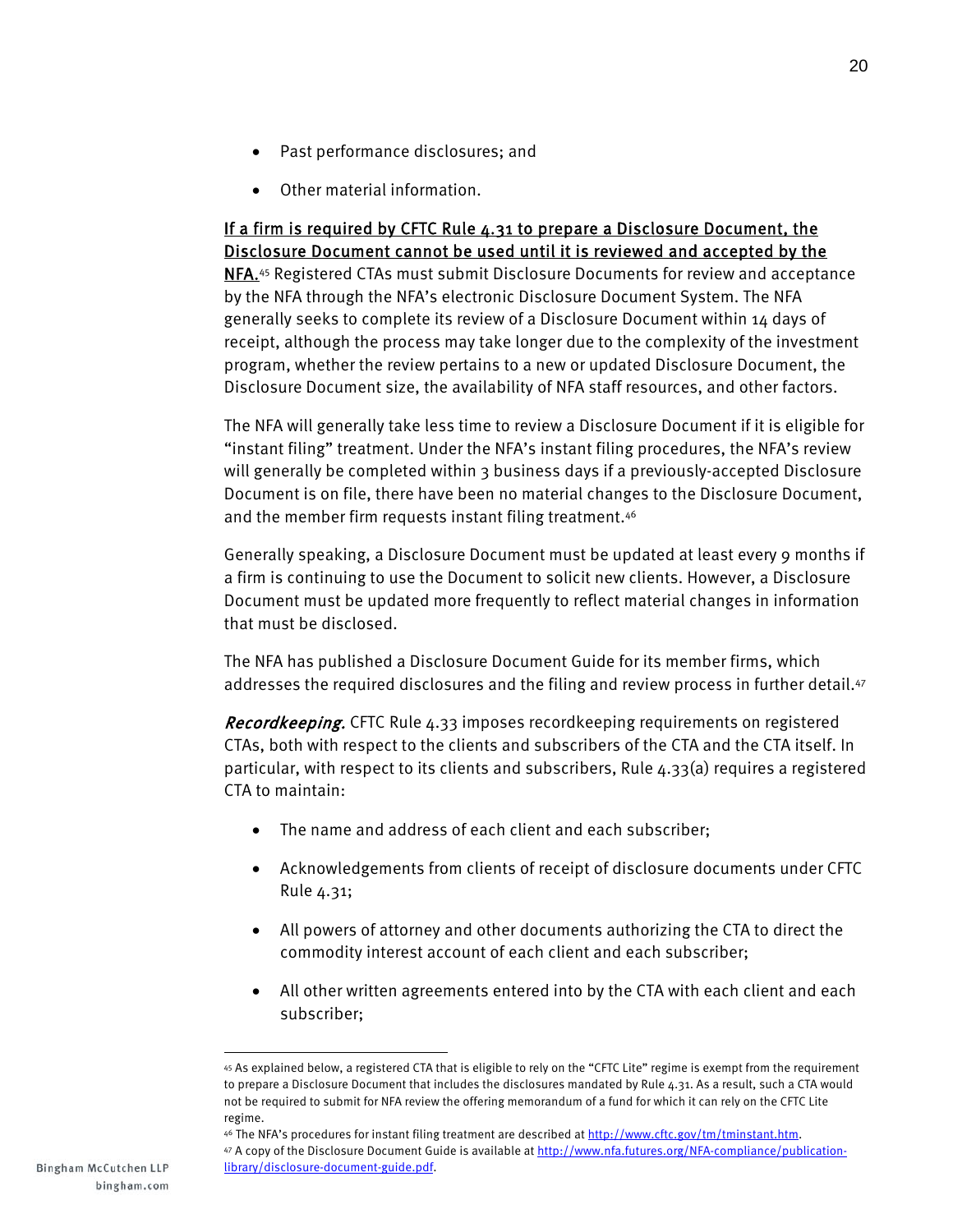- A list or record of all commodity interest accounts of clients directed by the CTA and of all transactions effected for such accounts;
- Confirmations of commodity interest transactions, purchase and sale statements, and monthly statements received from futures brokers and retail foreign exchange dealers; and
- Reports, letters, circulars, memoranda, publications, writings, advertisements and other literature or advice distributed or caused to be distributed by the CTA to existing and prospective clients and subscribers.

As to the CTA itself, Rule 4.33(b) requires a registered CTA to keep itemized daily records of each commodity interest transaction by the CTA, as well as confirmations, purchase and sale statements, and monthly statements furnished by futures brokers and retail foreign exchange dealers to the CTA or to its principals. The Rule also requires a registered CTA to keep books and records of transactions in all other activities in which the CTA and its principals engage.

*Rule*  $4.7$  *– Relief Available under the "CFTC Lite" Regime.* A registered CTA may be able to rely on the "CFTC Lite" regime under Rule 4.7, which substantially reduces the disclosure and recordkeeping requirements discussed above. The CFTC Lite Regime is available with respect to the commodity interest accounts of qualified eligible persons who have given due consent to their account being an exempt account under Rule 4.7. The definition of "qualified eligible person" is rather lengthy, but notably includes "qualified purchasers" and "knowledgeable employees" as those concepts are defined for purposes of the 1940 Act.<sup>48</sup> The "qualified eligible person" definition also includes the term "non-United States person."49 A registered CTA would need to file a notice of exemption with the NFA in connection with relying on the CFTC Lite regime.

Reporting on Form CTA-PR. CFTC Rule 4.27 requires registered CTAs to file information on new Form CTA-PR. Form CTA-PR requires a CTA to report basic identifying information, the total assets and total pool assets directed by the CTA, the names of the pools the CTA advises, and the name of the CPO that is reporting information for each identified pool. CTAs are required to complete Form CTA-PR annually and to submit the Form to the NFA, even if the CTA is also registered with the SEC and reporting on Form PF. A CTA must file its Form CTA-PR within 45 days of the end of each calendar year. In addition, Rule 4.27(d) provides that any Form PF a CTA files with the SEC will be deemed to have been filed with the CFTC for enforcement purposes.

<sup>48</sup> Generally speaking, a "qualified purchaser" is an individual or family-owned company that owns at least \$5 million in investments or institutional purchaser or other company that in the aggregate owns and invests at least \$25 million in investments. See Section  $2(a)(51)$  of the 1940 Act. A "knowledgeable employee" is generally considered to be any individual closely involved in the management of the fund or similar operations, but excludes an employee performing solely clerical, secretarial, or administrative functions. See Rule 3c-5 under the 1940 Act.

<sup>49</sup> In general, a "non-United States person" is a natural person who is not a resident of the United States or a partnership, corporation or other business entity, organized under the laws of a non-U.S. jurisdiction and which has its principal place of business in a non-U.S. jurisdiction. See CFTC Rule 4.7.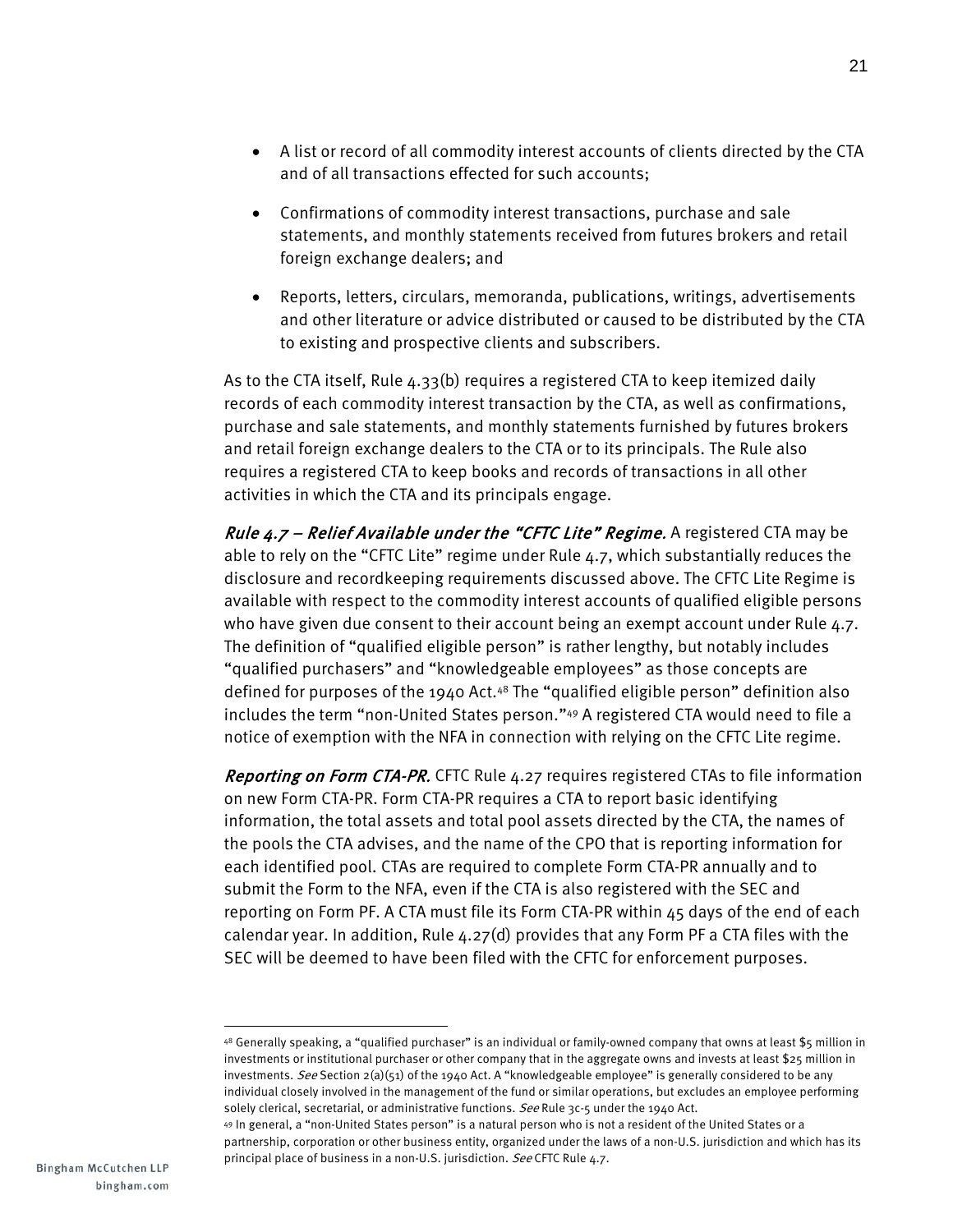A registered CTA must file its first Form CTA-PR based on information as of December 31, 2012.

The NFA has proposed imposing separate reporting requirements for CTAs that will overlap in many respects with the reporting required by the CFTC on Form CTA-PR.<sup>50</sup>

#### VI. Annual Compliance Self-Examination

CTAs are required to review their operations each year in light of the topics covered in the NFA's then-current Self-Examination Questionnaire.51 The Questionnaire includes points that are applicable to all NFA member firms and a supplement that contains questions specific to CTAs. The Questionnaire also includes appendices that address specific compliance topics  $(i.e.,$  anti-money laundering, business continuity and disaster recovery, ethics training, and privacy). In essence, the Questionnaire requires a firm to assess its compliance with applicable requirements under both the CEA and the NFA's own rules. An appropriate representative of a CTA must sign the Questionnaire and attest that, in light of the matters covered by the Questionnaire, the firm's current procedures are adequate to meet its supervisory responsibilities.52 Copies of these signed Questionnaires must be kept as part of a firm's records and, for the first two years, the copies must be kept in an easily accessible place. Member firms are required to provide their completed Questionnaires to the NFA for inspection upon request.

<sup>50</sup> See letter of June 5, 2012 from Thomas W. Sexton, NFA, to David A. Stawick, CFTC (proposing amendments to NFA Compliance Rule 2-46).

<sup>51</sup> See NFA Compliance Rule 2-9; NFA Interpretive Notice 9020 (rev. Apr. 8, 2011).

<sup>52</sup> For a copy of the Self-Examination Questionnaire and for other related information, see

http://www.nfa.futures.org/NFA-compliance/publication-library/self-exam-questionnaire.HTML.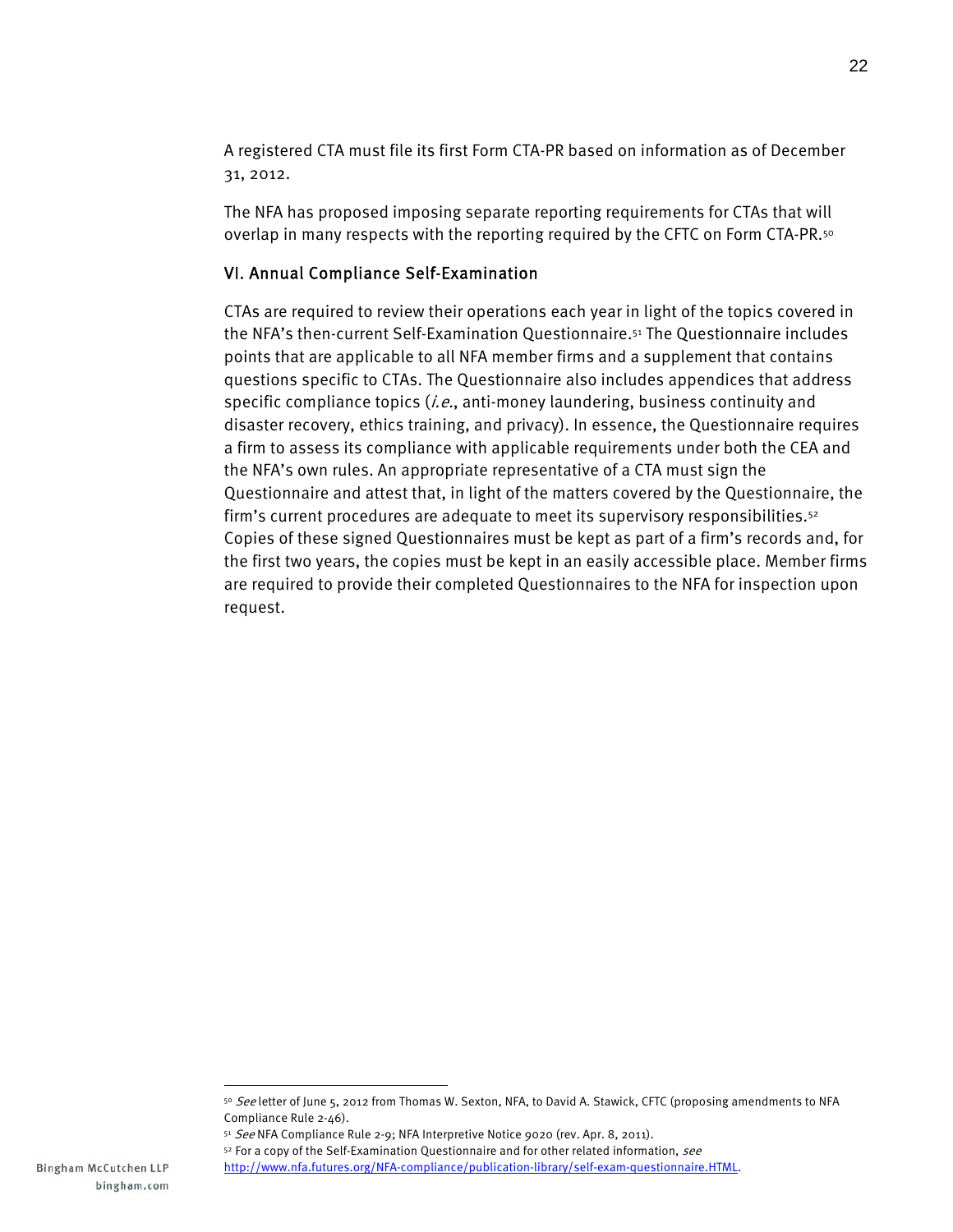## **PART C**

#### **KEY EXEMPTIONS FROM CPO AND CTA REGISTRATION**

This Part briefly describes certain key exemptions from CPO and CTA registration that may be available to firms that sponsor or advise private funds. Whether a particular firm may rely on a specific exemption will largely depend upon the nature and scope of the firm's activities as they pertain to commodity interest trading for client accounts. Accordingly, firms should not rely upon the following summaries of the various key exemptions as a basis for concluding that they are exempt from CPO or CTA registration.

Part I below identifies the key exemption from CPO registration, and Part II describes key current exemptions from CTA registration. Part III identifies exemptions from both CPO and CTA registration available solely to certain non-U.S. firms.

#### I. CPO Exemption

*Rule 4.13(a)(3) – De Minimis Exemption.* Under Rule  $4.13(a)(3)$ , a firm is not required to register with the CFTC as a CPO with respect to a privately offered fund if the fund engages in limited trading of commodity interests. Pursuant to the Rule, a fund must satisfy at least one of the following limits:

- Initial Margin Limit. The aggregate initial margin, premiums, and required minimum security deposit for retail forex transactions required to establish the fund's positions in commodity interests (determined at the time the most recent position was established) must not exceed 5% of the liquidation value of the fund's portfolio, after taking into account unrealized profits and unrealized losses on any such positions it has entered into.53
- Aggregate Net Notional Value Limit. The aggregate net notional value of a fund's positions in commodity interests, determined at the time the most recent position was established, must not exceed 100% of the liquidation value of the fund's portfolio, after taking into account unrealized profits and unrealized losses on any such positions it has entered into.54

<sup>-</sup>53 In the case of an option that is in-the-money at the time of purchase, the in-the-money amount, as defined in Rule 190.01(x) of the CFTC's regulations, may be excluded in computing the 5% limitation.

<sup>54 &</sup>quot;Notional value" is calculated for each *futures position* by multiplying the number of contracts by the size of the contract in contract units (taking into account any multiplier specified in the contract), then multiplying that number by the current market price per unit; for each option position by multiplying the number of contracts by the size of the contract, adjusted by its delta, in contract units (taking into account any multiplier specified in the contract), and then multiplying that number by the strike price per unit; for each retail forex transaction, by calculating the value in U.S. Dollars of such transaction, at the time the transaction was established, excluding for this purpose the value in U.S. Dollars of offsetting long and short transactions, if any; and for any cleared swap by the value as determined consistent with the terms of Part 45 of the CFTC Rules. Futures contracts with the same underlying commodity across designated contract markets and foreign boards of trade; and swaps cleared on the same designated clearing organization, may be netted where appropriate.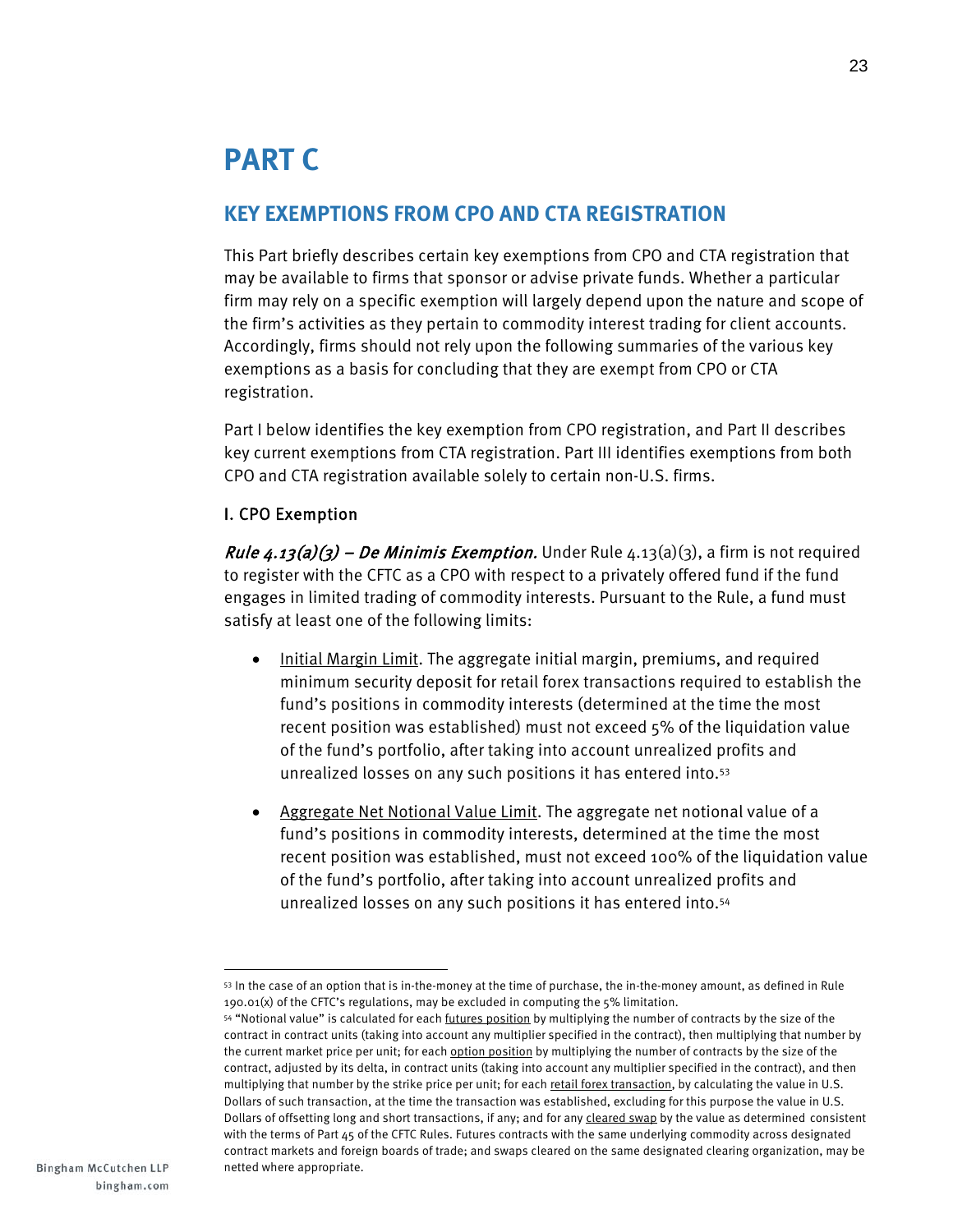To make use of this exemption, each fund investor must be: (i) an "accredited investor," as that term is defined in Rule 501(a) of the 1933 Act; (ii) a trust formed by an accredited investor for the benefit of a family member; (iii) a "knowledgeable employee," as that term is defined in Rule 3c-5 under the 1940 Act; or (iv) a "qualified eligible person" as defined in CFTC Rule 4.7. In addition, in relying on this exemption a firm cannot market the fund as a vehicle for trading in commodity interests.

Notice Filing and Annual Update. A firm relying on this exemption must file a notice of exemption with the NFA and must affirm at the end of each calendar year that it is conducting its activities in accordance with the terms of the exemption. If it cannot do so, the firm must withdraw its claim of exemption.

Application in Funds-of-Funds Context. In 2003, the CFTC published guidance regarding how the Initial Margin Limit and the Net Notional Value Limit would apply in the context of funds-of-funds. Until April 24, 2012, this guidance appeared as Appendix A to the CFTC's Part 4 regulations. As of that date, however, the CFTC includes Form CPO-PQR as Appendix A to the Part  $\mu$  regulations. The CFTC adopted this reporting requirement for CPOs under Rule 4.27 as part of its February 2012 rule amendments. The CFTC did not state in the February rulemaking that it intended to withdraw the guidance, and there is nothing in Form CPO-PQR that would appear to contradict it. In addition, the CFTC determined at that time to retain – rather than repeal, as it had proposed – the Section 4.13(a)(3) exemption to which its guidance relates. In addition, we have heard informally that the CFTC staff is likely to republish the guidance, perhaps in a somewhat revised form.

Firms may wish to work with counsel in ascertaining whether it would be appropriate for them to consider this guidance in seeking to apply Rule  $4.13(a)(3)$  to their funds-offunds structures.

Retail Forex Transactions. In essence, a "retail forex transaction" is an off-exchange foreign currency transaction in which one party is not an eligible contract participant (an "ECP"). This category of instruments generally includes off-exchange futures and options on foreign currency, as well as other transactions that are offered or entered into on a leveraged or margined basis or financed on a similar basis by the counterparty or a person acting in concert with the counterparty. Retail forex transactions do not include transactions that are effectively actual spot trades – i.e., transactions that either (a) result in actual delivery within two days or (b) create an enforceable obligation to deliver between parties who are capable of making and taking delivery in connection with their line of business.55

In relevant part, the CEA defines ECP as a commodity pool with total assets exceeding \$5 million and that is formed and operated by a CFTC-registered firm (e.g., a CPO) or similar foreign person subject to foreign regulation.<sup>56</sup> The definition also applies a "look-through" requirement, meaning that the pool's investors must be ECPs.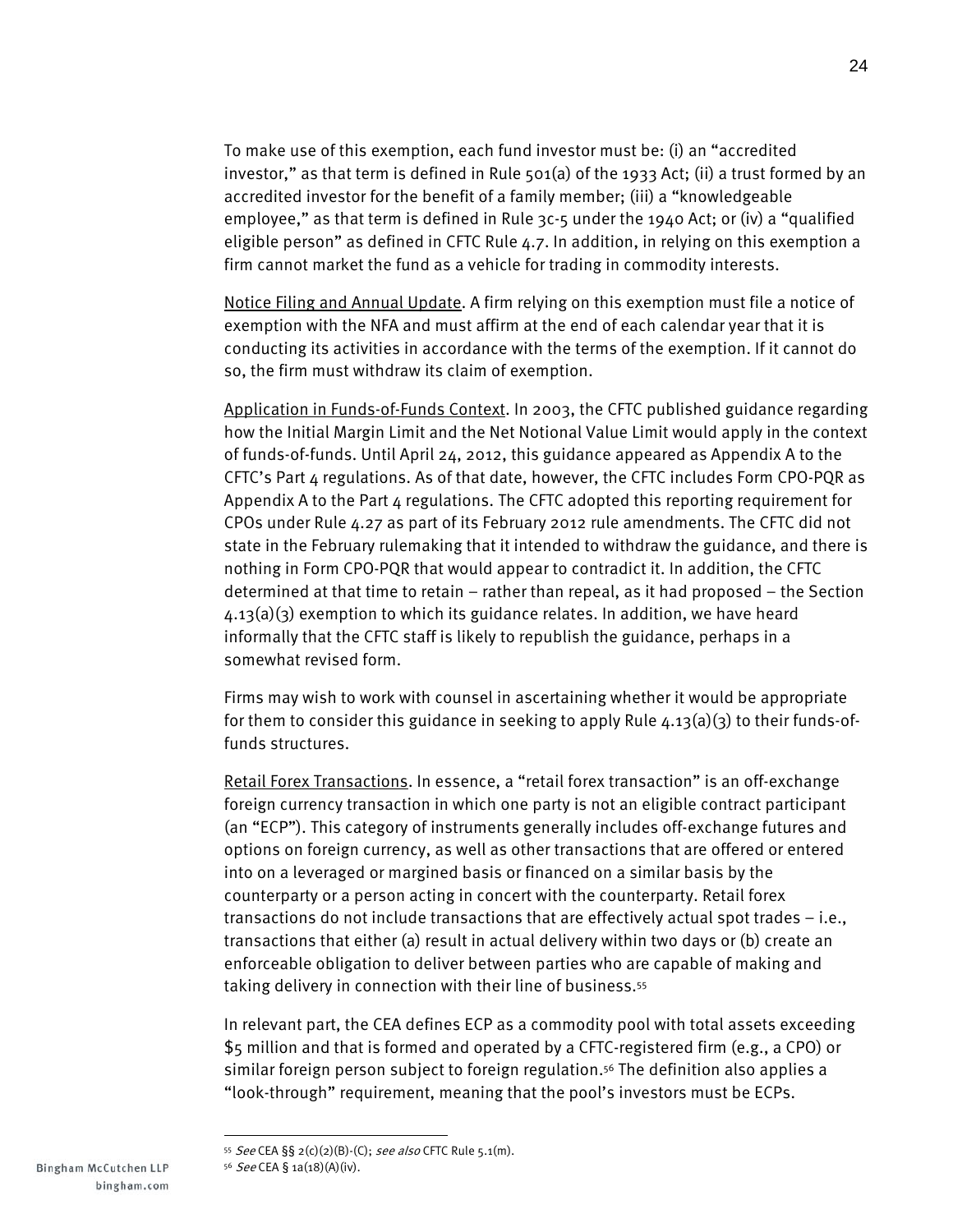On May 23, 2012, the CFTC published final rules further clarifying ECP status for funds and other persons.57 The rules provide that a fund that is the counterparty to retail forex transactions (a "transaction-level pool") and that has one or more non-ECP participants is not itself an ECP for purposes of the CEA's provisions governing retail forex transactions.58 But, to determine whether a fund that is a direct investor in a transaction-level pool (an "investor pool") is an ECP for purposes of the transactionlevel pool's retail forex transactions, there is no requirement to "look through" to that investor pool's investors. This relief would not be available, however, if the transaction-level pool, any direct or indirect investor pool, or any commodity pool in which the transaction-level pool holds a direct or indirect interest, has been structured in order to permit non-ECPs to participate in retail forex transactions.

The rules also provide that a commodity pool that enters into a retail forex transaction is an ECP with respect thereto, regardless of whether each participant in the pool is an ECP, if all of the following conditions are satisfied:

- the pool is not formed for the purpose of evading regulation under the provisions of the CEA and the CFTC rules, regulations, and orders relating to retail forex transactions;
- the pool has total assets exceeding \$10 million; and
- the pool is formed and operated by a registered CPO or by a CPO who is exempt from registration under Rule  $4.13(a)(3).59$

The CFTC has indicated that, because many pools will have been formed by CPOs exempt from registration under Rule  $4.13(a)(4)$ , the "formed by" element of this rule will not be a requirement for pools formed before the end of the 2012. Based on this guidance, it would appear that this relief would be available to private funds with respect to which their general partners or other sponsors have claimed the nowrescinded Rule  $4.13(a)(4)$  exemption and, after December 31, 2012, are registered with the CFTC or exempt from registration under Rule  $4.13(a)(3).60$ 

These rule changes may raise interpretive issues for firms that engage in foreign currency transactions and that are seeking to evaluate whether they may rely on the Rule  $4.13(a)(3)$  exemption from CPO registration. Firms may wish to work with counsel in assessing these issues.

Note: CFTC Rule 4.13 contains additional exemptions from CPO registration. We expect that those exemptions are unlikely to be useful for the vast majority of firms, and thus do not summarize them here.

<sup>57</sup> See 77 Fed. Reg. 30596 (May 23, 2012).

<sup>58</sup> CFTC Rule 1.3(m)(5).

<sup>59</sup> CFTC Rule 1.3(m)(8).

<sup>60</sup> See 77 Fed. Reg. at 30659 n.736.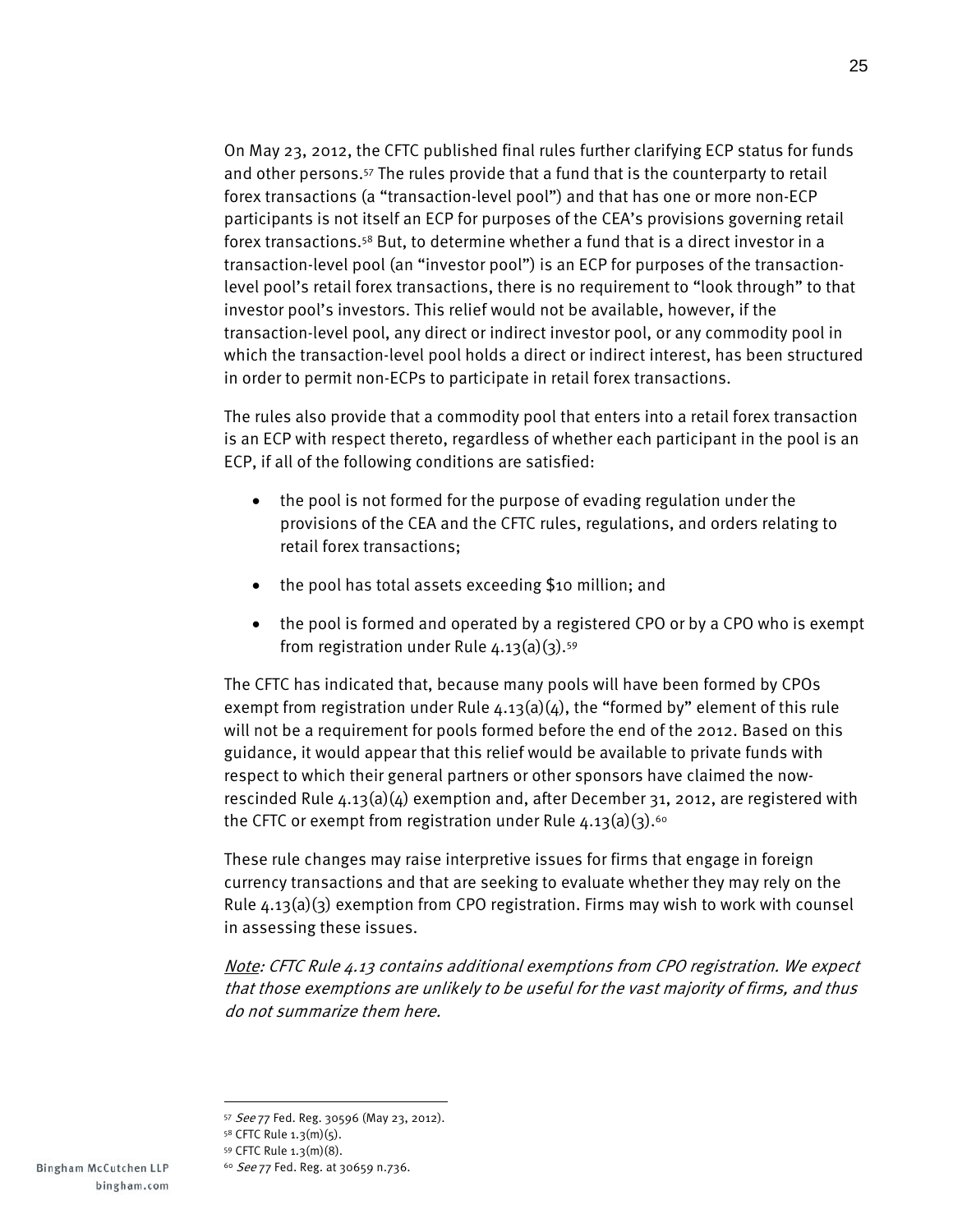#### II. CTA Exemptions

CEA Section  $\mu$ m(1) and CFTC Rule  $\mu$ .14(a)(10) – 15 or Fewer Clients. Section  $\mu$ m(1) of the CEA provides that a person need not register as a CTA if, during the course of the preceding 12 months, the person has not furnished commodity trading advice to more than 15 persons. In addition, the person must not hold itself out generally to the public as a CTA.

Rule  $4.14(a)(10)$  provides additional guidance regarding how a person relying on this exemption would count clients toward the 15-client limit. In particular, non-U.S. firms need only count U.S.-resident clients towards the 15-client limit.<sup>61</sup> In addition, the Rule provides that a person shall not be deemed to hold itself out generally to the public for purposes of Section 4m(1) solely because the person participates in a non-public offering of interests in a collective vehicle  $(e.g.,)$  a private offering of securities exempt from registration under the 1933 Act).

We understand that the CFTC tends to take an expansive view of those activities that would constitute "holding oneself out" generally to the public as a CTA.

CEA Section  $4m(3)$  – Certain SEC-Registered Investment Advisers. Section  $4m(3)$  of the CEA provides that a person need not register as a CTA if that person is registered with the SEC as an investment adviser under the Investment Advisers Act of 1940, provided that the person's business does not consist "primarily" of acting as a CTA and does not act as a CTA to any commodity pool that is engaged primarily in trading commodity interests. For this purpose, the CTA provides that a CTA or a commodity pool shall be considered to be "engaged primarily" in the business of being a CTA or commodity pool if it is or holds itself out to the public as being engaged primarily, or proposes to engage primarily, in the business of advising on commodity interests or investing, reinvesting, owning, holding, or trading in commodity interests, respectively.

CFTC Rule 4.14(a)(8) – Certain SEC- or State-Registered Investment Advisers; Exempt and Excluded Investment Advisers. Rule 4.14(a)(8) provides that an SEC- or state-registered investment adviser, an investment adviser exempt from SEC registration, or an investment adviser excluded from SEC registration need not register as a CTA, provided that:

- The firm's commodity trading advice is directed solely to, and for the sole use of, one or more:
	- o "qualifying entities" for which a notice of eligibility for the Rule 4.5 exclusion has been filed with the NFA;<sup>62</sup>

company separate accounts, bank custodial accounts and trust accounts, and ERISA pension plans.

<sup>61</sup> Any corporation, general partnership, limited partnership, limited liability company, trust (except as otherwise set forth in the CFTC Rules), and any other legal organization will be counted as one client for purposes of the 15-client limit if such entity receives commodity trading advice based on its investment objectives rather than the individual investment objectives of its shareholders, partners, limited partners, members, or beneficiaries. 62 Generally speaking, under Rule 4.5(b) "qualifying entities" include SEC-registered investment companies, insurance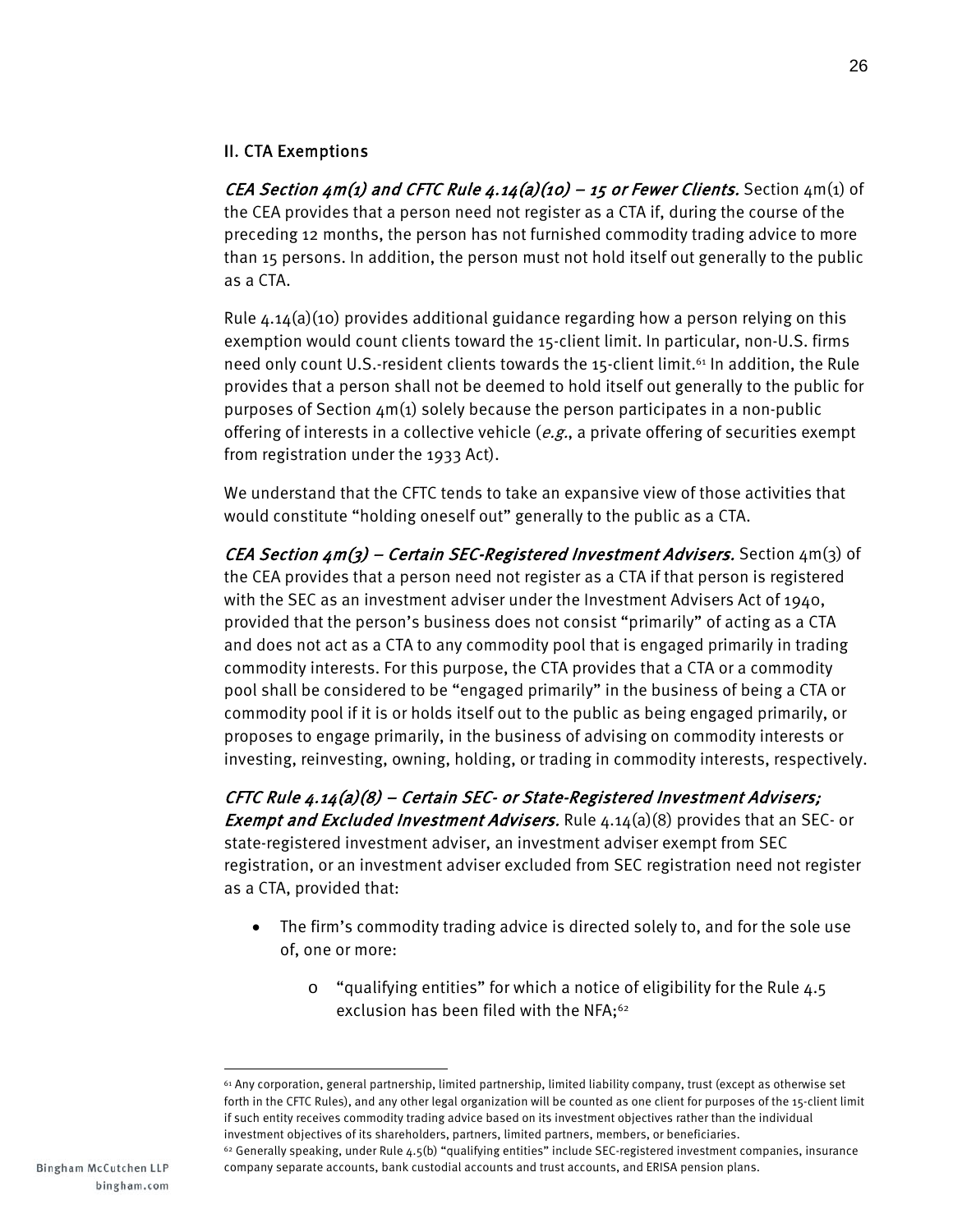- o collective investment vehicles excluded from the definition of "commodity pool;"63
- o certain non-U.S. commodity pools;
- o a CPO claiming the exemption from CPO registration under Rule  $4.13(a)(3)$ ; or
- o a registered CPO that may treat each pool it operates that meets the criteria of Rule  $4.13(a)(3)$  as if it were not so registered;
- The firm provides commodity trading advice "solely incidental" to its business of providing securities or other investment advice to the aforementioned clients;
- The firm does not otherwise hold itself out as a CTA;
- The firm files an exemption with the NFA and affirms at the end of each calendar year that it is conducting its activities in accordance with the terms of the exemption (if it cannot do so, the firm must withdraw its claim of exemption); and
- The firm must make and keep certain books and records prepared in connection with its commodity trading advice.

In addition, a firm relying on Rule  $4.14(a)(8)$  must submit to any special calls the CFTC makes to demonstrate its eligibility for and compliance with the exemption's other requirements.

*Rule 4.14(a)(4) – Registered CPOs.* Under CFTC Rule  $4.14(a)(4)$ , a firm registered as a CPO need not register as a CTA if the firm's commodity trading advice is directed solely to, and for the sole use of, the pool or pools for which it is so registered.

*Rule 4.14(a)(5) – Exempt CPOs.* Under CFTC Rule  $4.14(a)(5)$ , a firm exempt from registration as a CPO need not register as a CTA if the firm's commodity trading advice is directed solely to, and for the sole use of, the pool or pools for which it is so exempt.

#### III. CPO/CTA Exemptions for Non-U.S. Firms

While non-U.S. firms may rely on the exemptions outlined in Sections I and II above to the extent they meet the conditions of those exemptions, there are additional exemptions available to non-U.S. firms. We discuss key exemptions for non-U.S. firms below.

Rule 30.5 – Exemption for Non-U.S. Firms Effecting Commodity Interest **Transactions Solely in Non-U.S. Markets.** CFTC Rule 30.5 provides an exemption from CPO and CTA registration for persons that are not located in the U.S. and that only deal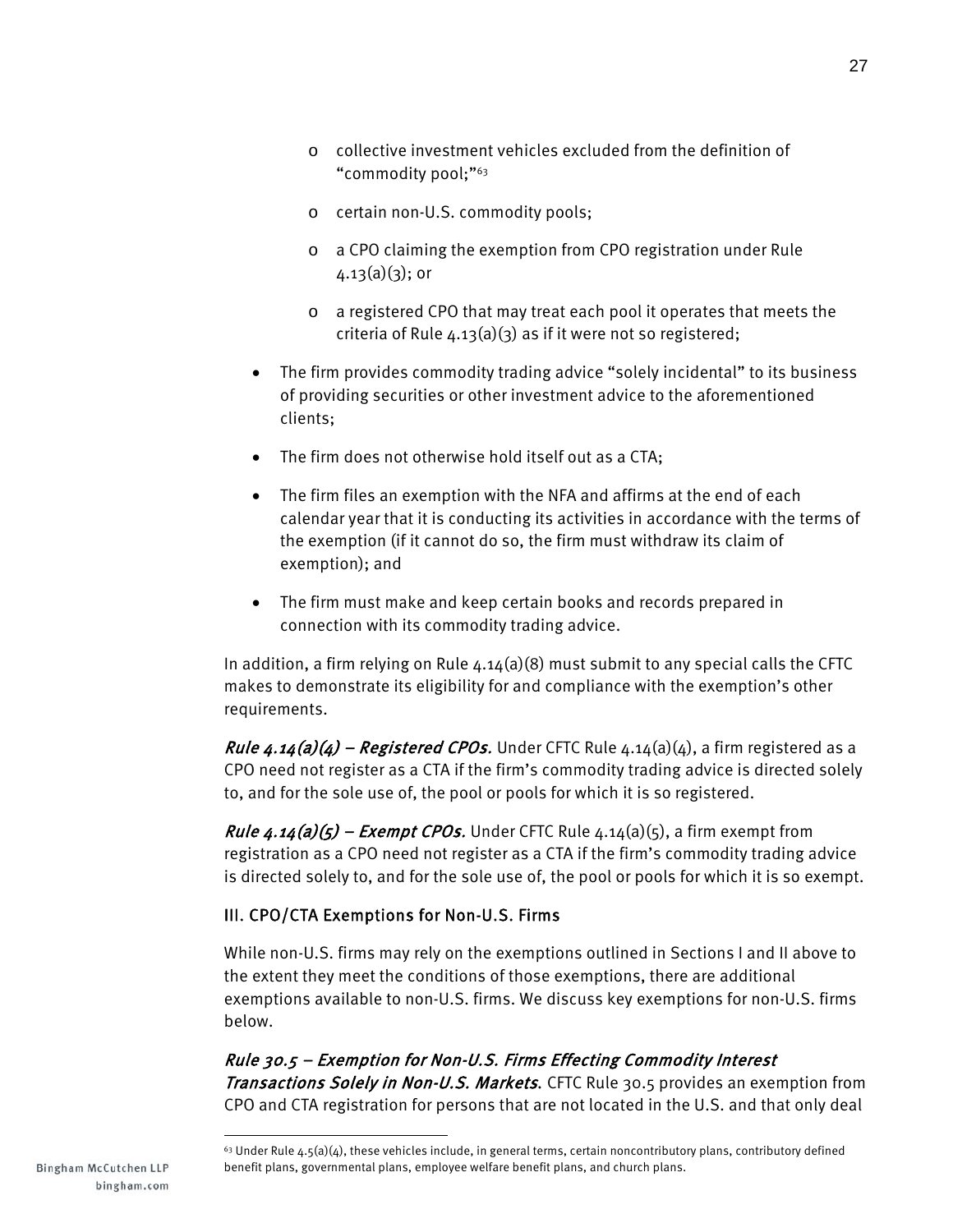in, or advise on, futures on or subject to the rules of non-U.S. commodity exchanges or boards of trade. In order to claim this exemption, a non-U.S. firm must file with the NFA a form that includes appointment of the NFA as an agent for service of process in the United States. This filing is made online, and a small filing fee applies.

While this exemption is subject to confirmation by the NFA, we understand that this confirmation is routinely provided for firms that appear to qualify for the exemption. A non-U.S. firm that deals in, or advises on, futures contracts and options on futures contracts on or subject to the rules of U.S. exchanges may not rely on this exemption.

Rule  $3.10(c)(3)(i)$  – Exemption for Non-U.S. Firms Effecting Commodity Interest *Transactions in U.S. Markets.* CFTC Rule  $3.10(c)(3)(i)$  provides that a non-U.S. person engaged in the activity of a CPO or CTA in connection with any commodity interest transaction made on or subject to the rules of any designated contract market or derivatives transaction execution facility only on behalf of persons located outside the United States, its territories, or possessions is not required to register with the CFTC as such.64 In order to rely on this exemption, each such commodity interest transaction must be submitted for clearing through a futures commission merchant registered with the CFTC. (The CFTC has proposed amending this regulation, pursuant to the Dodd-Frank Act, to include within its scope transactions made on a swap execution facility and submitted for clearing.)

Based on prior CFTC no-action guidance from which this exemption evolved, we understand that a firm seeking to rely on the exemption may do so only if no fund investor is a resident or citizen of the United States and if none of the funds or other capital contributed to the fund comes from U.S. sources.<sup>65</sup>

<sup>64</sup> In general, a designated contract market is a board of trade or exchange that operates under the CFTC's regulatory oversight pursuant to Section 5 of the CEA. A derivatives transaction execution facility is a board of trade that is registered with the CFTC, trades only certain commodities, and generally excludes retail participants. <sup>65</sup> See CFTC Staff Letter 76-21 (Aug. 15, 1976); see also, e.g., CFTC Staff Letter 01-62 (June 13, 2001) (noting that, in addition to the absence of U.S. investors and U.S. sources of funds, no affiliates of the commodity pools would market those pools in a way that would solicit participation from U.S. persons or would market the pools from the United States).